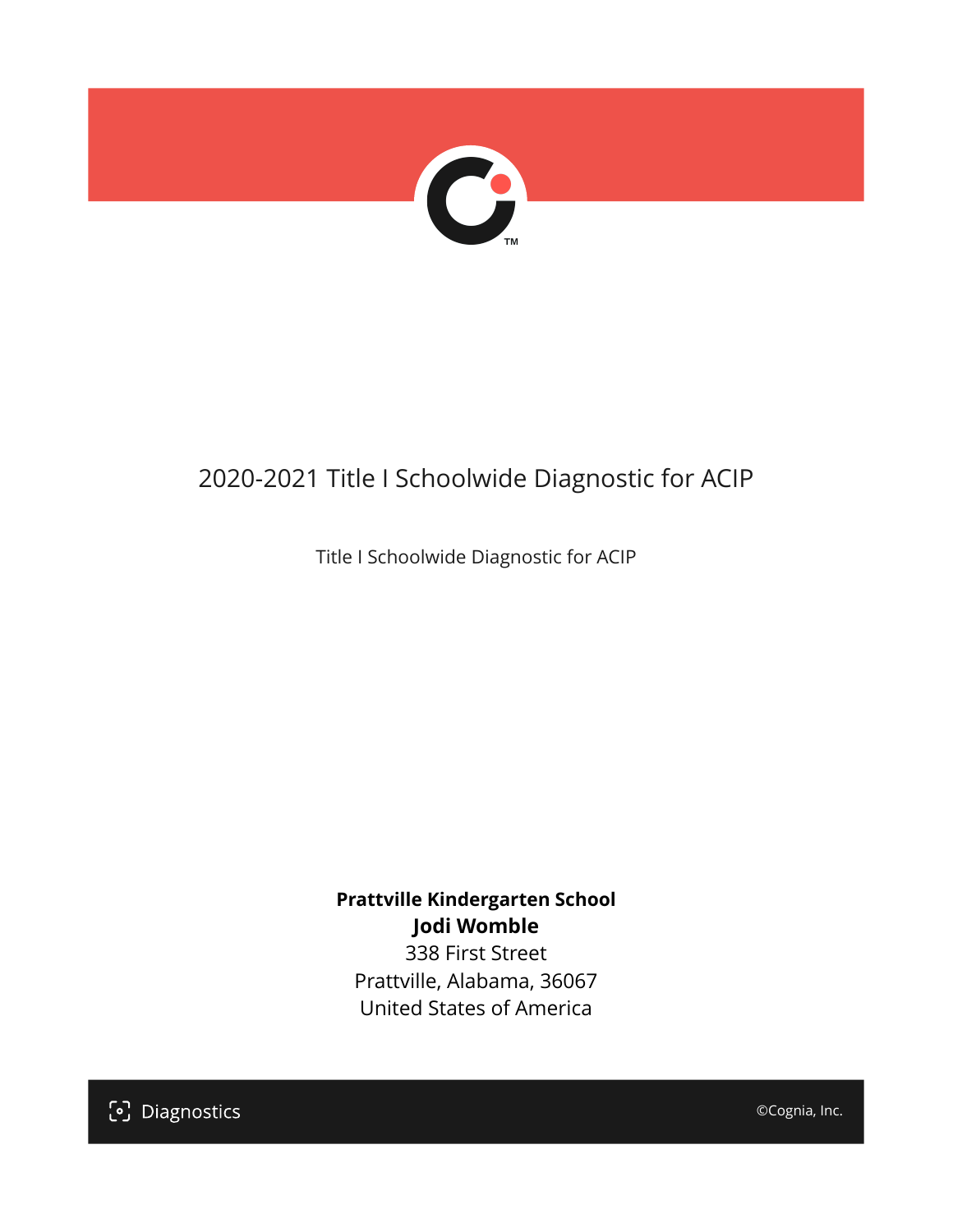#### **Table of Contents**

| Instructions                                     |  |
|--------------------------------------------------|--|
| Title I Schoolwide Diagnostic for ACIP           |  |
| <b>ACIP Assurances</b>                           |  |
| Parent and Family Engagement                     |  |
| Coordination of Resources - Comprehensive Budget |  |
| eProveTM strategies: Goals & Plans               |  |
| <b>Attachment Summary</b>                        |  |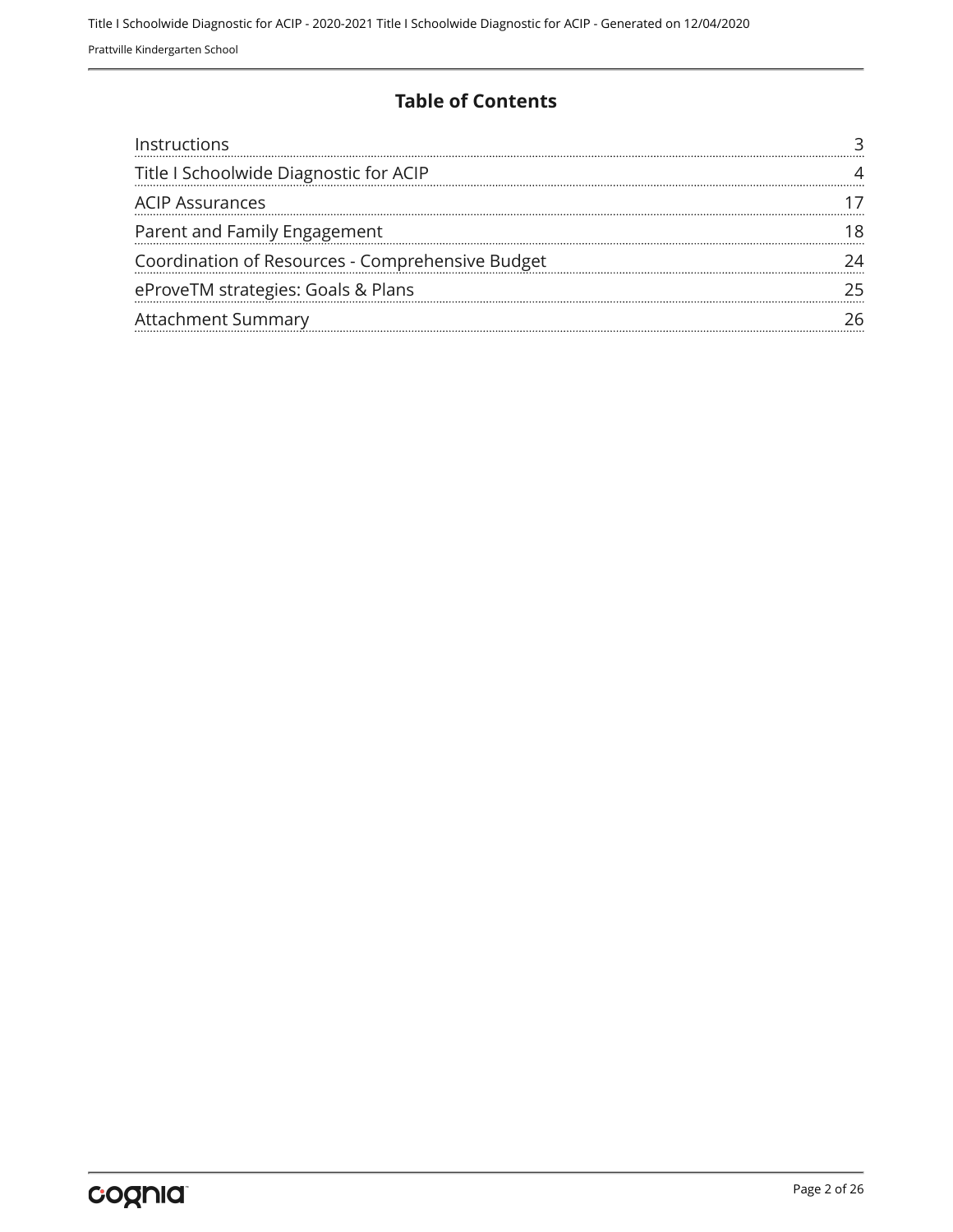## <span id="page-2-0"></span>**Instructions**

Title I Schoolwide schools, must complete all of the following sections of this ACIP diagnostic:

- **Title I Schoolwide Diagnostic**
- **ACIP Assurances**
- **Parent and Family Engagement Diagnostic**
- **Coordination of Resources Comprehensive Budget Diagnostic**
- **eProveTM strategies Goals & Plans**

*Parent Surveys must be done annually, but it can be done electronically in eProve or by paper.*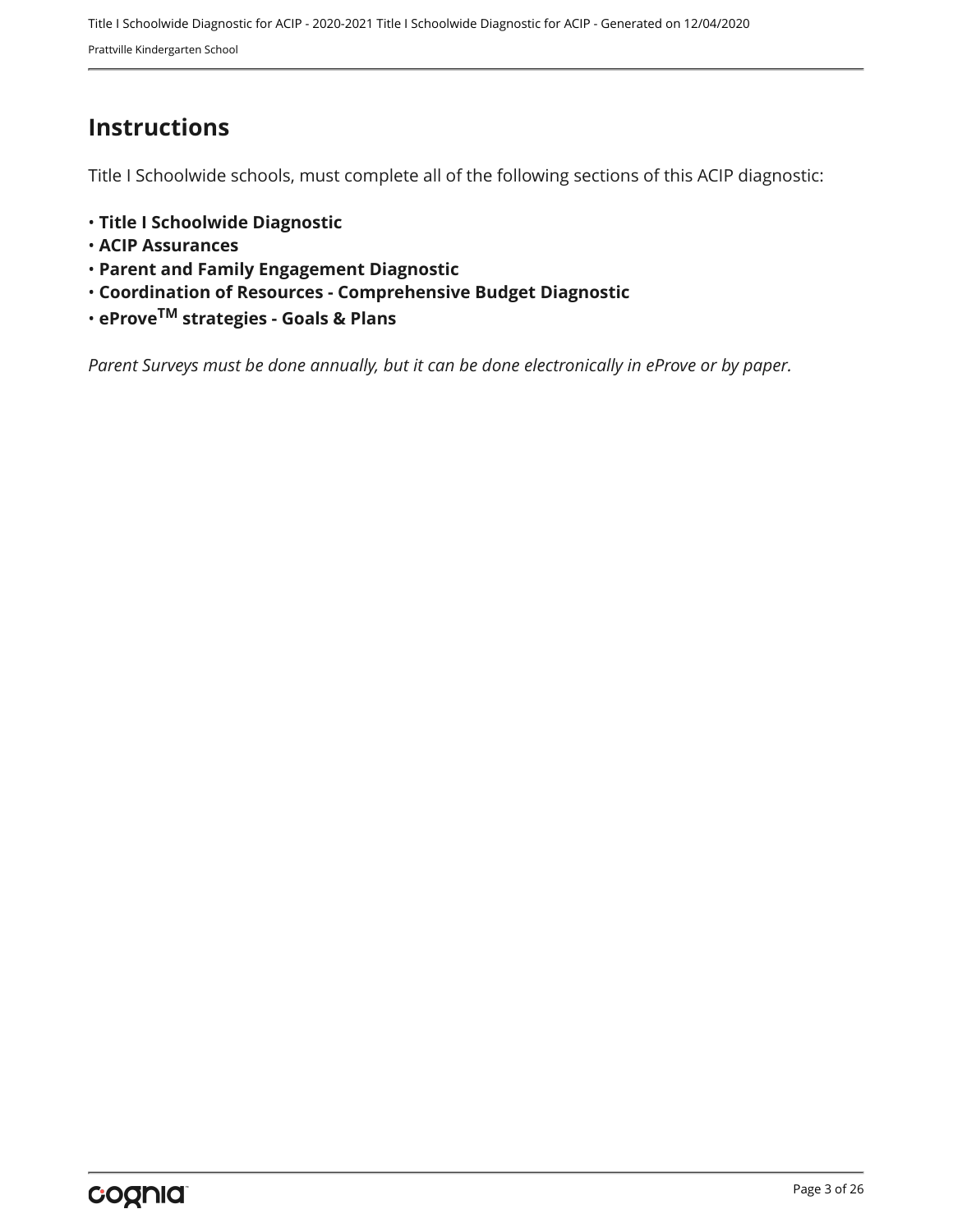## <span id="page-3-0"></span>**Title I Schoolwide Diagnostic for ACIP**

Surveys were sent to parents and faculty to determine areas of strengths and areas in need of improvement. The faculty as a whole and the Advisory Committee looked at data pertaining to student performance including DIBELS Next, Kindergarten Nine Weeks Standards Checklist Assessments and the Kindergarten Writing Rubric. 1. How was the comprehensive needs assessment conducted?

As a result of the Comprehensive Needs Assessment, parents and teachers identified a need for continued focus in the area of technology, reading fluency, math fluency, writing and school culture. Due to the early school closing in the Spring, we do not have yearly growth data for DIBELS 8. However, in looking back at 18-19 DIBELS Next for Kindergarten showed in First Sound Fluency as the students showed a 19% gain in students reaching Core status. The weakest area was Nonsense Word Fluency as only 84% of students ended the year in Core status. 17% of students still needed strategic or intensive intervention. However, in looking at the Standards Based Checklist results, we reached our goal of 85% proficiency in all areas. However, the lowest areas for reading and math fluency showed to be reading high frequency words and recognizing numbers 11 - 20. Our EL students all showed growth in at least one area of the ACCESS assessment. 2. What were the results of the comprehensive needs assessment?

3. What conclusions were drawn from the results?

Prattville Kindergarten School will be providing the students with more academic support and creating ways to keep students engaged in instruction and activities that reinforce reading and math fluency skills. Technology has been identified as an area of need. Gaining more technology and programs will allow for additional activities that can be provided to integrate into instruction as well as provide center opportunities for skills practice. In addition, teachers will focus more on incorporating multi-sensory strategies in large and small group settings to meet the needs of different learning styles as well as providing multiple representations of specific standards/skills. Providing opportunities for a team approach in analyzing data as well as collaborating for planning purposes will improve student achievement. Our goal is to increase the percentage of gains for each student in reading, writing and math by providing intensive small and large group instruction and multi-sensory instruction. In addition, with the current COVID situation, communication with parents about student achievement will also require more technology and professional development to assist teachers in utilizing technology for parental involvment.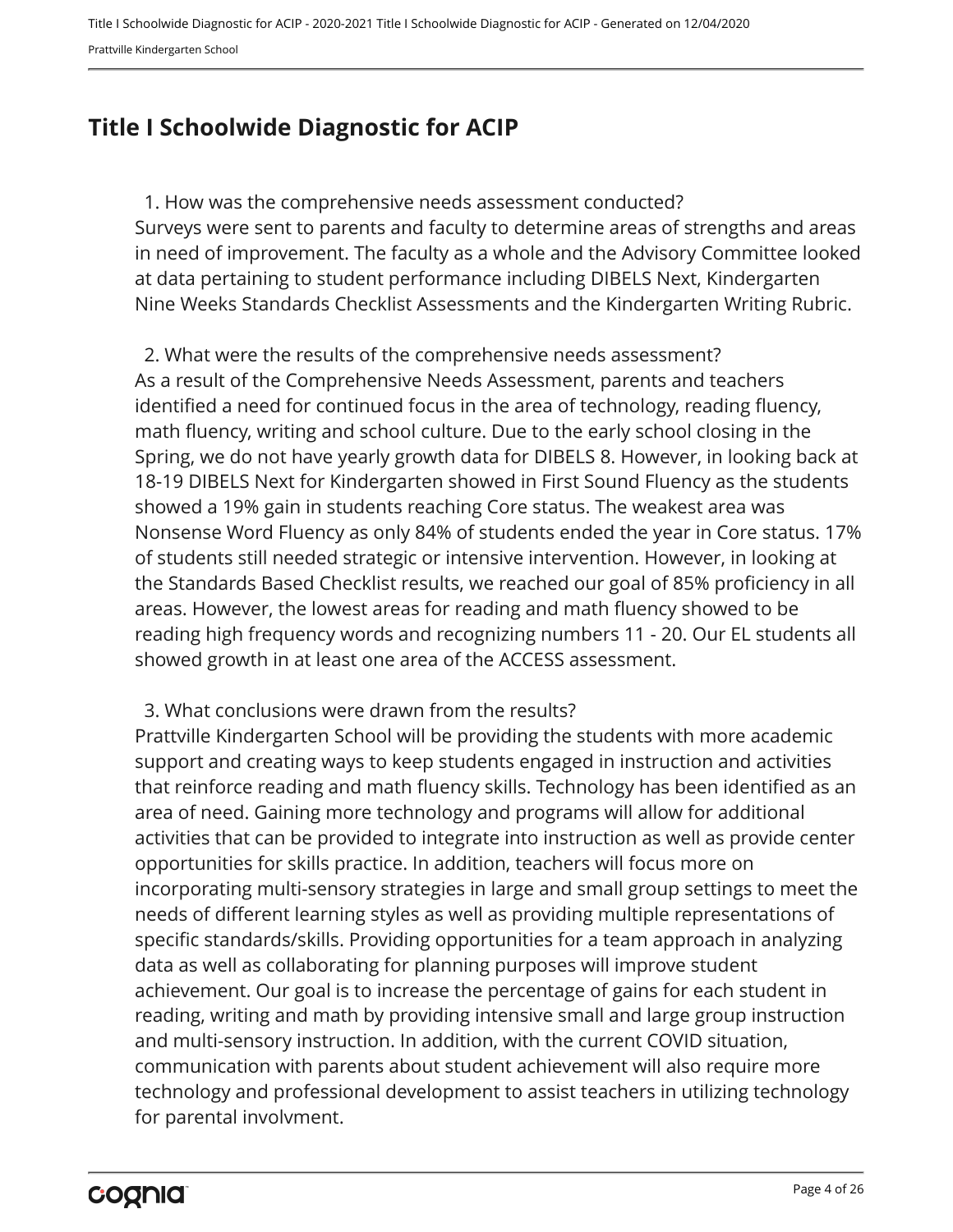4. What information was concluded as a result of analyzing perception, student achievement, school programs/process, and demographic data?

"The comprehensive needs assessment that was conducted in 2019/2020 provided valuable insight to guide Prattville Kindergarten School through the coming academic year. Academic emphasis will be placed on reading, math and writing. In reading, faculty and staff will design lessons that will teach students to dig for improved fluency skills in areas such as letter recognition, high frequency word recognition, phoneme segmentation fluency, and blending cvc words. In math, teachers will work to improve math fluency skills and problem solving through daily explicit instruction, incorporation of hands on center activities, technology and multi-sensory strategies. Fluency will be addressed through a systematic program that provides daily drill in a fun and motivating format. Writing as a process and tool will be taught and students will be exposed to daily explicit instruction and opportunities to write across the curriculum. Journals will be utilized across all content areas. In addition, handwriting will also be explicitly taught through the Zaner Bloser handwriting program. This will help with writing technique and improved fine motor skills. Technology will be utilized as a vehicle to deliver quality instruction and provide meaningful practice. Differentiation of instruction occurs through small group instruction and allows teachers to identify and target learning needs. Individual academic plans provide for differentiated instruction for students with disabilities, deficits that substantially interfere with learning and language acquisition learners. English as a Second Language will be the program we use to address the needs of our EL learners. Careful monitoring of attendance will ensure learners are present for quality instruction. Communication between school and home regarding attendance will provide accountability for both stakeholder groups. School-wide Positive Behavior Intervention Support will continue to play a critical role in the school's climate. Communication between school and home is a vital process that should be noted. Correspondence with parents regarding student progress occurs through weekly folders and regular progress reports. Parents use these folders to communicate concerns and questions. Monthly newsletters from the principal notify parents of pertinent information and provide additional schoolhome connections. The Principal will also communicate with parents through weekly callouts and Notify Me emails/texts. Teachers utilize e-mail, class newsletters, phone calls, school conferences, classroom websites, web-based notification sites and ZOOM meetings to further communication. The school marquee, website, monthly school newsletter, and teacher newsletters notify the community of current school events. The faculty and staff will engage in regular collaboration and team-building activities to better plan and implement strategies that improve academics, safety, attendance and behavior."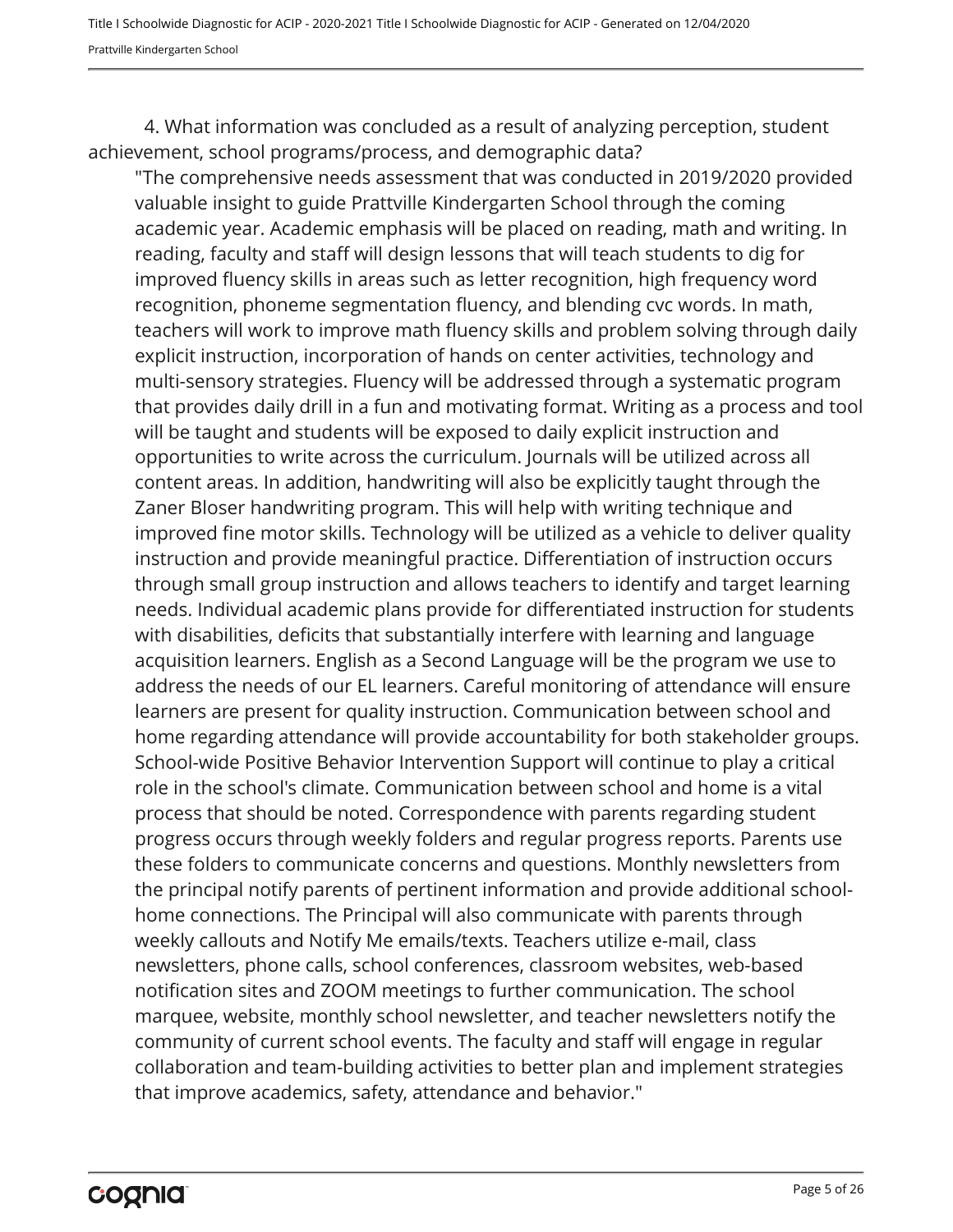5. How are the school goals connected to priority needs and the needs assessment?

Prattville Kindergarten School engages in a systematic, inclusive, and comprehensive process to review, revise, and communicate a school purpose for student success. This purpose is translated into goals that become part of the school's Continuous Improvement Plan (aCIP). Administrators, teachers, students, and community stakeholders are involved in decision making and planning to ensure student success in all areas of life. The PKS mission statement is reviewed annually by stakeholders. The mission statement is evaluated in light of the Needs Assessment, data analysis and other stakeholder input. The Vision and Mission Statements are displayed and referenced in school communications, wall displays, meetings, and classrooms. The school climate fosters a culture dedicated to the school's vision ?Learning Today...Leading Learning for all students. School leadership and staff support an ongoing commitment to shared values and beliefs about teaching and student learning. Teaching and learning are supported by programs that challenge students to acquire knowledge, learn to think, and practice life skills. Programs are in place to address priority needs and facilitate growth in all areas. Best practices from Alabama Reading Initiative (ARI) guide reading instruction. Trained teachers are often apprised of new strategies and research. Reading fluency is monitored regularly by DIBELS, Kindergarten Nine Weeks Checklists and the Kindergarten Writing Rubric. Math fluency is approached consistently and systematically so that a solid foundation of basic math knowledge and facts are achieved. Teachers increase rigor as students apply math fluency skills in order to solve problems by using the STEAM model. Students benefit because academics and real life are connected. Positive Behavior Intervention Support encourages children to learn and practice interpersonal skills. The success of this program is measured by improvement in student behavior evidenced by fewer office referrals. The Problem Solving Team (PST) uses Response to Intervention (RtI) to monitor the achievement of struggling students. Stakeholder meetings are conducted and data is analyzed to track progress and plan for future success. Parents are informed of results. Other programs in place to meet the needs of students are English Learner, Speech, Occupational Therapy, Physical Therapy, and Special Education. The programs are administered in a fair and equitable manner to meet the various needs of children. Processes are followed to place and monitor the children in the programs. Data is collected, analyzed, and used to guide the learning of all students. Documentation demonstrates the involvement of stakeholders in the shared beliefs about teaching and learning. Participants are involved in meetings and are asked to share in the decision making process regarding education at this school. The decisions and policies made are communicated through the school website, newsletters, announcements, principal callouts and other parent centered meetings. Clear expectations of excellence are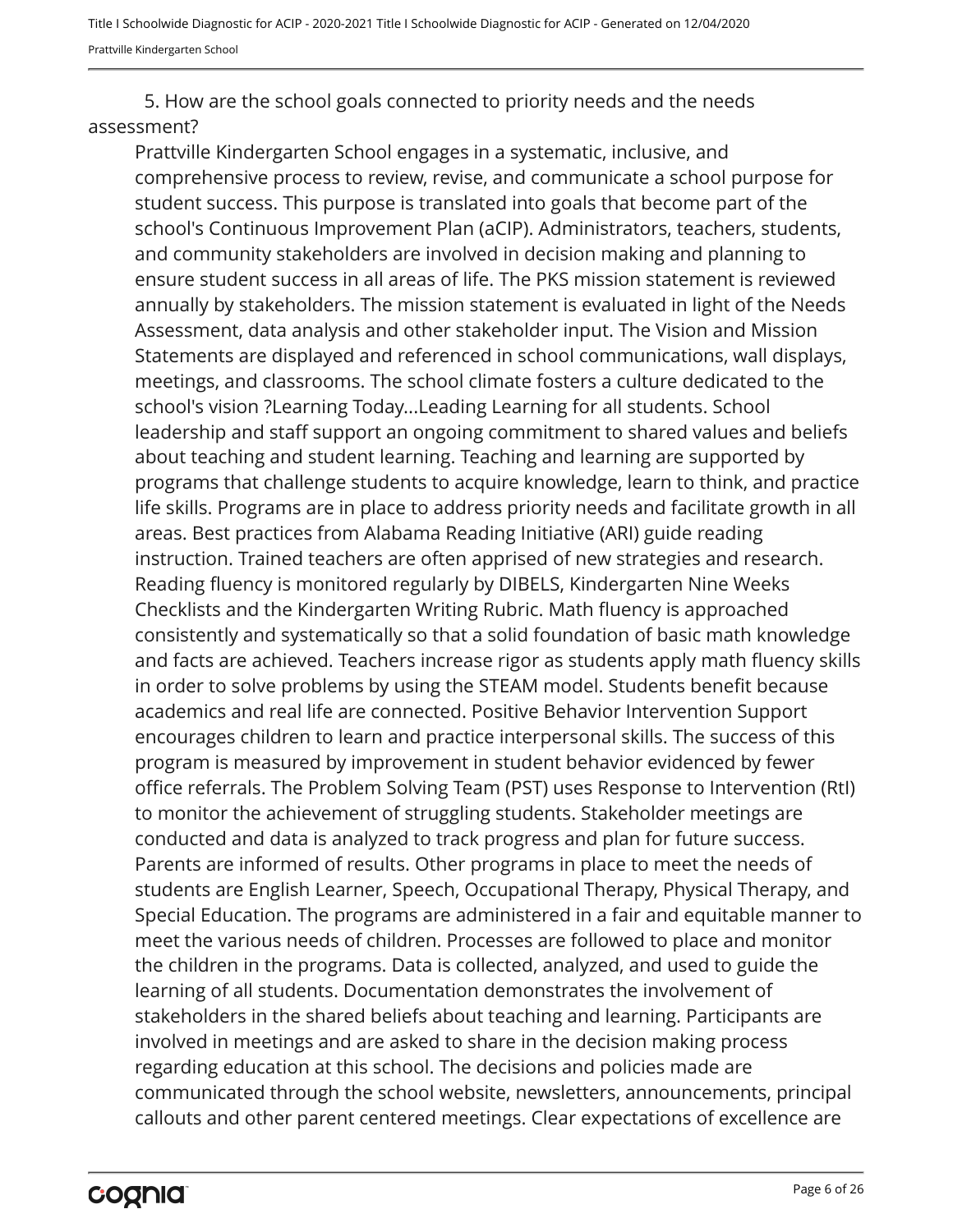relayed to students by the administration, teachers, peers, and parents. Instructional practices are reviewed and assessed to maintain quality education in the classroom. Classroom standards are directed by the Elementary Programs Guide, Math Pacing Guide, and the College and Career Ready Standards adopted and mandated by the State of Alabama. Teaching Effectiveness, Walkthroughs and Eleot are the processes used to document educator strengths and weaknesses. Regular classroom visits by administrators and peer planning hold teachers accountable for quality instruction. Indication of active student engagement, deep understanding, and the ability to apply knowledge is supported by notes from observations, report cards, and data from school, county, and national assessments. School leadership and staff hold one another accountable to high expectations for professional practice. Through collaboration in regular learning community, team and data meetings, information about students in general or specific students is shared and evaluated. Professional practices are discussed and implementation of best practices is planned. Ideas are exchanged about how to increase academic growth and promote the acquisition of life skills. On-going, jobembedded professional development is also provided to ensure continued growth of teachers. Evidence of the meetings can be found in notes and agendas. The aCIP guides goal setting and aligns programs and practices to the mission statement and the growth needs of the school. During yearly reevaluations, revisions are made to ensure quality instruction and excellence in educating the whole child.

6. How do the goals portray a clear and detailed analysis of multiple types of data?

Multiple strands of data are analyzed to identify school-wide strengths and weaknesses and plan for success. Demographic information, such as attendance and discipline speak to the culture of the school. Academic achievement is measured through formative and summative assessments. Expectations for attendance, behavior and learning are established and goals are set. Prattville Kindergarten School implements a comprehensive student assessment system. Teachers determine short-range learning by using locally made rubrics and assessments. Journals and non-verbal assessments are also used. Teachers collaborate to analyze data and make instructional changes during planning sessions and grade level and data meetings. Practices throughout PKS continually prove the effectiveness of the programs and allow the enactment of consistent modifications when needed. Teachers and administrators collect and maintain data in INOW related to student learning. Attendance and discipline data are analyzed to determine their impact on student success. Special Education Teachers and RtI team also keep records to track student academic growth and needs. Teachers use item analyses from math and reading assessments to determine strengths and weaknesses. School personnel relate sets of data from diverse assessment sources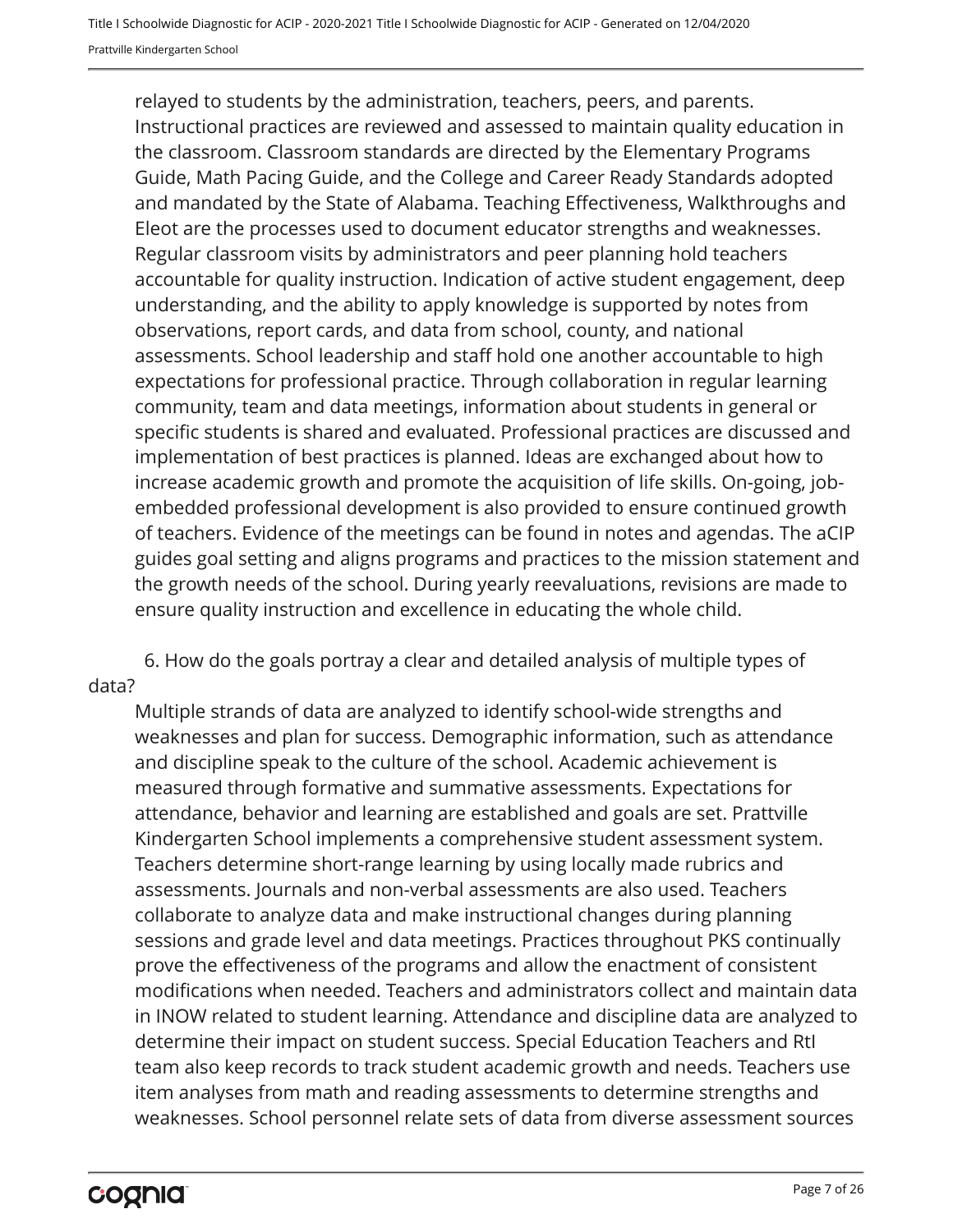to ensure student learning, consistency in classrooms, quality performance across curriculum, and throughout the school. Collected data from summative assessments allow comparison of student growth from year to year and across the county and state. Collections of data are analyzed to determine goals that will drive instruction. The Autauga County Board of Education and PKS personnel abide by established policies regarding data collection and analysis. The school aCIP outlines how data will be used to improve instruction, student learning, and the effectiveness of programs. Teachers are trained to evaluate, interpret, and use data. Routine instruction in the effective use of data updates teachers as new assessment resources are introduced to PKS and Autauga County. During training, teachers learn how to extract, interpret, and apply usable data from test results. Teachers also receive training pertaining to data assessment for the benefit of special needs students. Administrators, as well as teachers, analyze data to confirm readiness for success at the next level. Learning programs are designed and implemented as the foundation for successive levels. PKS closely monitors lack of progression, and remediation is applied in a timely manner, formally through RTI or informally through reteaching in the classroom. School personnel continuously appraise and revise plans and programs for school improvement to provide optimal learning for all students. Policies and plans for school improvement are documented in the Prattville Kindergarten School aCIP. Continuous improvement is desired and will be achieved through ongoing efforts to use multiple types of data to find and resolve weaknesses and implement improvements in instruction and learning for all students.

7. How do the goals address the needs of the whole school population and special recognition to children who are disadvantaged?

Goals established in the Continuous Improvement Plan are generated from data analysis, stakeholder input and the Needs Assessment conducted in the spring. All goals address the needs of the school population. Instruction is guided by county curriculum guides: Elementary Programs Guide and Math Pacing Guide. Curriculum guides are aligned with state standards and ensure that learning experiences are challenging and equitable for all learners. High expectations are established for all students. Teachers personalize instructional strategies to address individual learning needs of students as needed. Intervention and support programs are in place to meet the unique learning needs that exist at Prattville Kindergarten School. Specialized plans, such as RtI, IEP, 504, LEP and GEP provide instructional and environmental accommodations to ensure equal access to learning.

1. Identify the instructional strategies and methods used that strengthen the academic program in the school, increase the amount and quality of learning time, and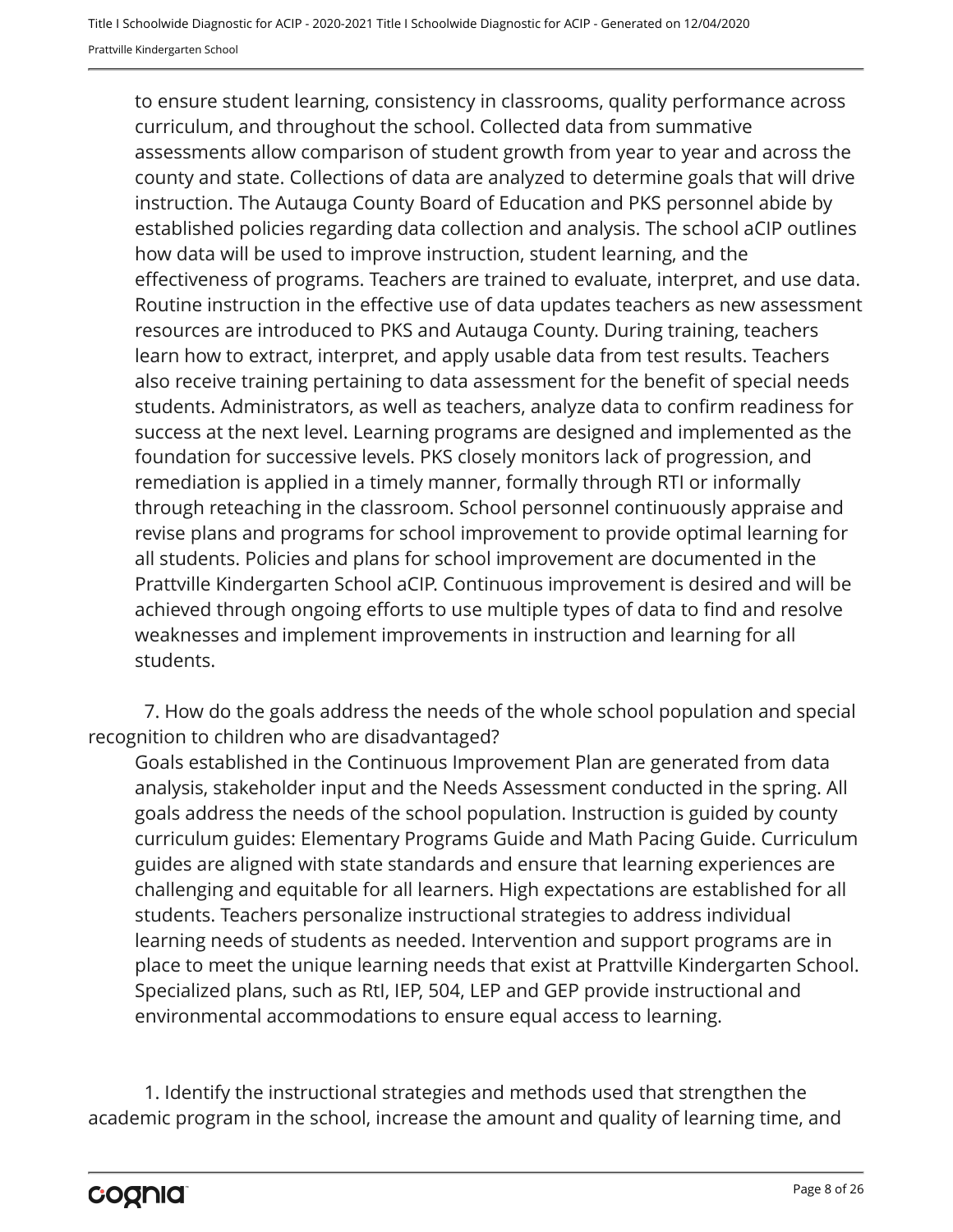help provide an enriched and accelerated curriculum, which may include programs, activities, and courses necessary to provide a well-rounded education.

We strengthen our academic program through the use of whole group and small group instruction, as well as facilitate collabortive learning among students. Reading and math whole group instruction includes the use of mandatory curriculum as well as student sets of decodable books, trade books, flash cards and hands on manipulatives. Our school uses Response to Instruction (RtI) to meet the needs of all learners, including enrichment and/or remediation. Using data, we identify students in need of additional small group instruction. The goal of RtI is to close any learning gaps and advance struggling students to grade level. Academic skills are reinforced using online programs such as Accelerated Reader, ABC Mouse, Starfall, etc. These programs allow students to work at different levels. In addition to RtI and reinforcement opportunities, our Library Media Specialists meets with advanced students once-twice a week to provide enrichment levels that provide challenging and rigorous instruction and activities that allow them to continue to progress at their level. The music teacher meets with each class an additional session each month to provide enrichment in music and arts. In addition, we have a school-wide PBIS plan that promotes the philosophy of positive behavior. We teach the students that at PKS, we are Proud, Kind and Safe. Students learn to set goals for behavior and work individually and as a team to meet those goals.

2. Address the needs of all children in the school, but particularly the needs of those at risk of not meeting the challenging State academic standards, through activities which may **include**—

• counseling, school-based mental health programs, specialized instructional support services, mentoring services, and other strategies to improve students' skills outside the academic subject areas

• preparation for and awareness of opportunities for postsecondary education and the workforce, which may include career and technical education programs and broadening secondary school students' access to coursework to earn postsecondary credit while still in high school (such as Advanced Placement, International Baccalaureate, dual or concurrent enrollment, or early college high schools

• implementation of a schoolwide tiered model to prevent and address problem behavior, and early intervening services, coordinated with similar activities and services carried out under the Individuals with Disabilities Education Act (20 U.S.C. 1400 et seq.)

"Prattville Kindergarten School has one school counselor. She is available to talk with students as needs arise. She also provides small group sessions and whole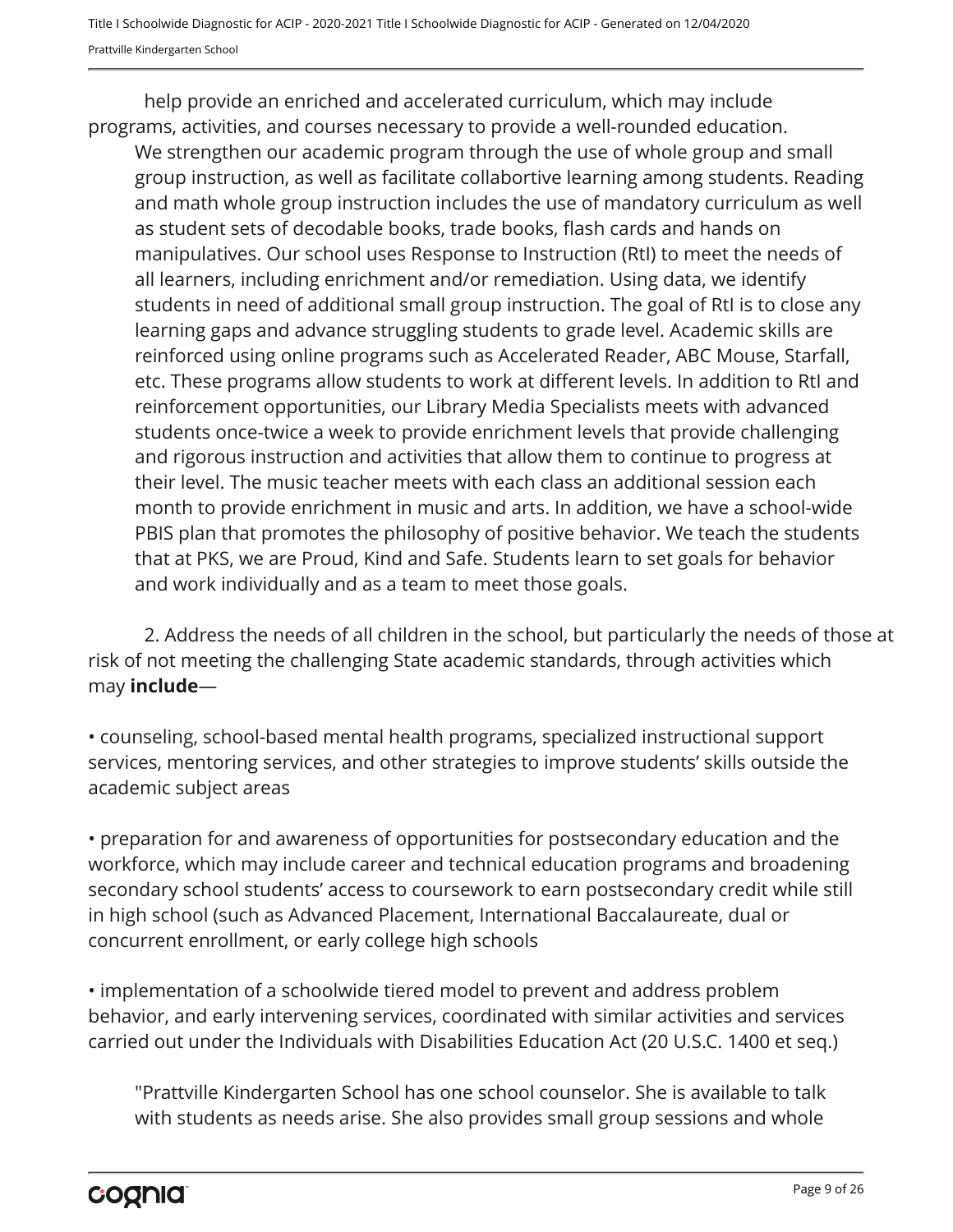group sessions which address a multitude of topics. The counselor, in collaboration with administrators, also refer students to the Helping Families Initiative, the Montgomery Area Mental Health Authority, and/or the Autauga County School Social Worker. Students and their families receive assistance through these individuals and organizations to improve skills outside the academic subject areas. Positive Behavior Intervention Supports (PBIS) are integrated throughout the school day to encourage and motivate students to put forth effort and do their best in all areas. Small group instruction is provided for all students within the RtI Tier I framework. This instruction focuses on weaknesses as well as strengths. For those students who need additional intervention instruction, RtI plans for reading and/or behavior are written to provide for more instructional time and specific monitoring tools. Teachers use DIBELS 8 and the Kindergarten Nine Weeks Checklist results to specifically target objectives that are areas of weaknesses for students. Teachers meet approximately every four - six weeks to discuss progress toward goals and changes in intervention instruction. Using different methods of progress monitoring is extremely useful because this guides teachers to change rigor or the make-up of small groups. Resource teachers use IEP goals and benchmarks to determine progress and provide additional accommodations if needed. Special education teachers are included in RtI meetings when a student is moved to Tier III and special education evaluation is a possibility."

3. Describe how the school provides opportunities for the most academically needy students to receive support and reinforcement of academic skills **Beyond the Regular School Day.**

Lessons are designed to provide tiered instruction allowing for students who struggle to receive intensive assistance from teachers. Teachers provide explicit small group or individual differentiated instruction to meet learners' needs. Teachers keep anecdotal notes to ensure accountability. Teachers also use data breakdowns assessment data to determine deficits in specific standards for individual students. These deficits are addressed through small group. The Counselor will coordinate with volunteer tutors to provide additional assistance during the school day. All plans: RtI, IEP, LEP, GEP and 504 are implemented with fidelity to meet the unique needs of learners.

4. Describe procedures/strategies used to address academic challenges for each group of Migrant, English Learners, Economically Disadvantaged, Special Education, Neglected and/or Delinquent, and Homeless Students.

All students at Prattville Kindergarten School including migrant, ELL, economically disadvantaged, special education, neglected and/or delinquent and homeless students have access to all programs and services available including ELL services, Title I, Title III, free and reduced lunch assistance, Special Education services,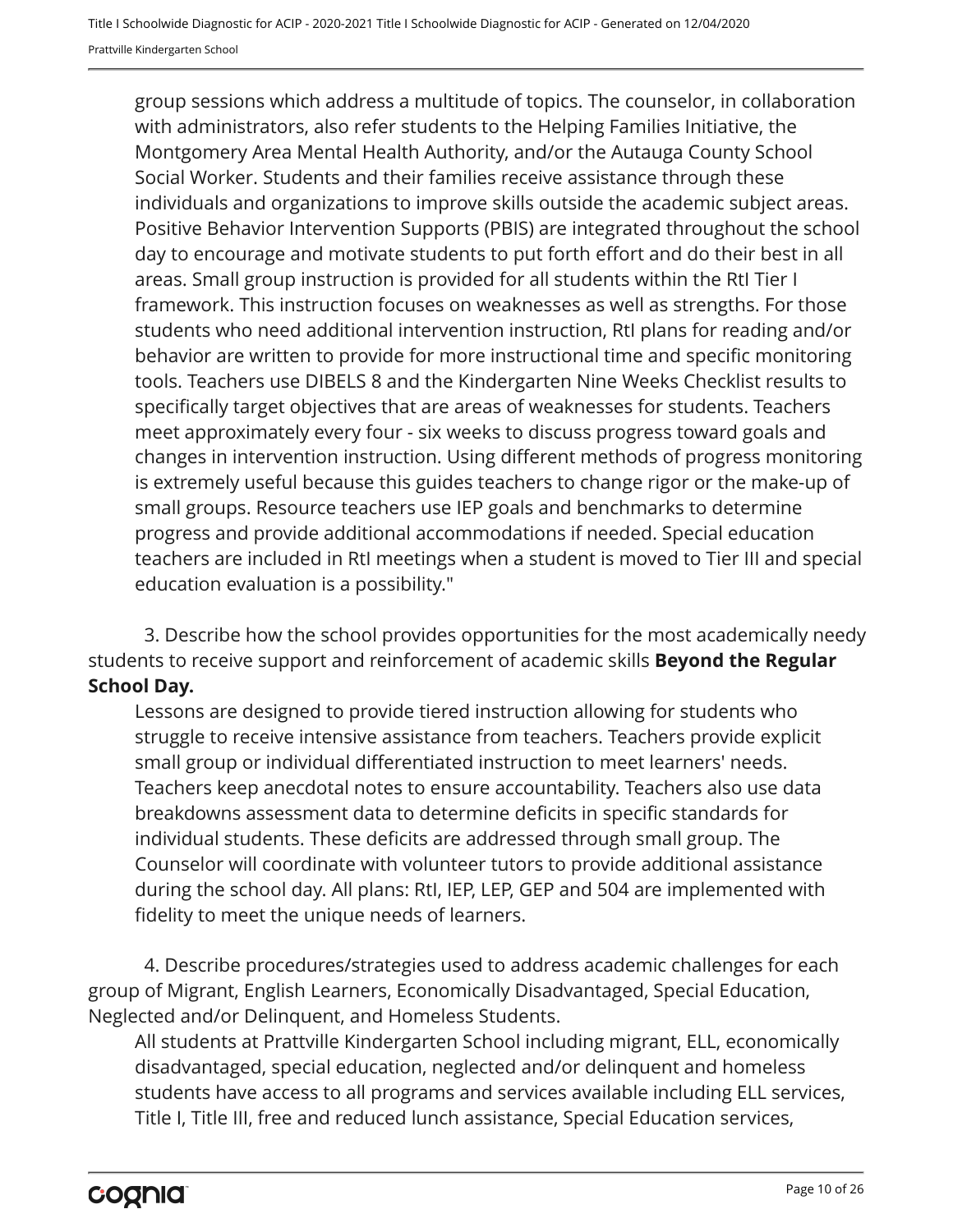counseling, and all academic programming opportunities. All students are provided with the same opportunities to achieve high content and performance standards. Special populations are identified through screenings, referrals, language surveys, lunch applications, and parent or teacher requests for evaluations. Designated personnel provide specialized instruction, and inclusion services allow special populations to participate within the general education classroom environment. Challenges unique to each group are dealt with on an individual basis depending upon need. School resource teachers, counselors, ELL coordinator, administrators and support staff work diligently to ensure all students, regardless of situation, disability, cultural or economic status receive the assistance and support required to be successful.

5. Describe how the school provides individual student academic achievement results and interpretation of the results to parents of English Learners in a language they can understand.

The school's EL facilitator ensures that families of EL students receive pertinent information in a language they understand. The district EL Supervisor assists as needed with translations. Translators can be present in parent meetings if this service is needed.

Prattville Kindergarten School maintains a strong faculty and staff. At the end of the 2019-2020 school year, we had very little turnover in years. One counselor retired and two special education teachers. Due to increased enrollment we gained units for the 2020-2021 school year. 6. What is the school's teacher turnover rate for this school year?

Teachers have earned a Bachelor's Degree: 15 Teachers have earned a Master's Degree: 19 Teachers have earned a Specialist's Degree: 4 Number of tenured teachers: 23 Number of non-tenured teachers teachers: 6 (Number of teachers scheduled to earn tenure at the end of the 2020-2021 school year: 1) 7. What is the experience level of key teaching and learning personnel?

Autauga County Schools and PKS have the opportunity to host college interns each year. This often leads to high interest in teaching in these schools. At PKS, achieving excellence is a primary focus for the staff and vision of the school. PKS provides considerable support for new teachers and staff who need mentoring. Professional development is provided throughout the school year and funds are made available for teachers requesting to attend professional learning sessions. Opportunities for professional growth improves the skills of teachers and allows them to more 8. If there is a high turnover rate, what initiatives has the school implemented to attempt to lower the turnover rate (recruitment and retention strategies)?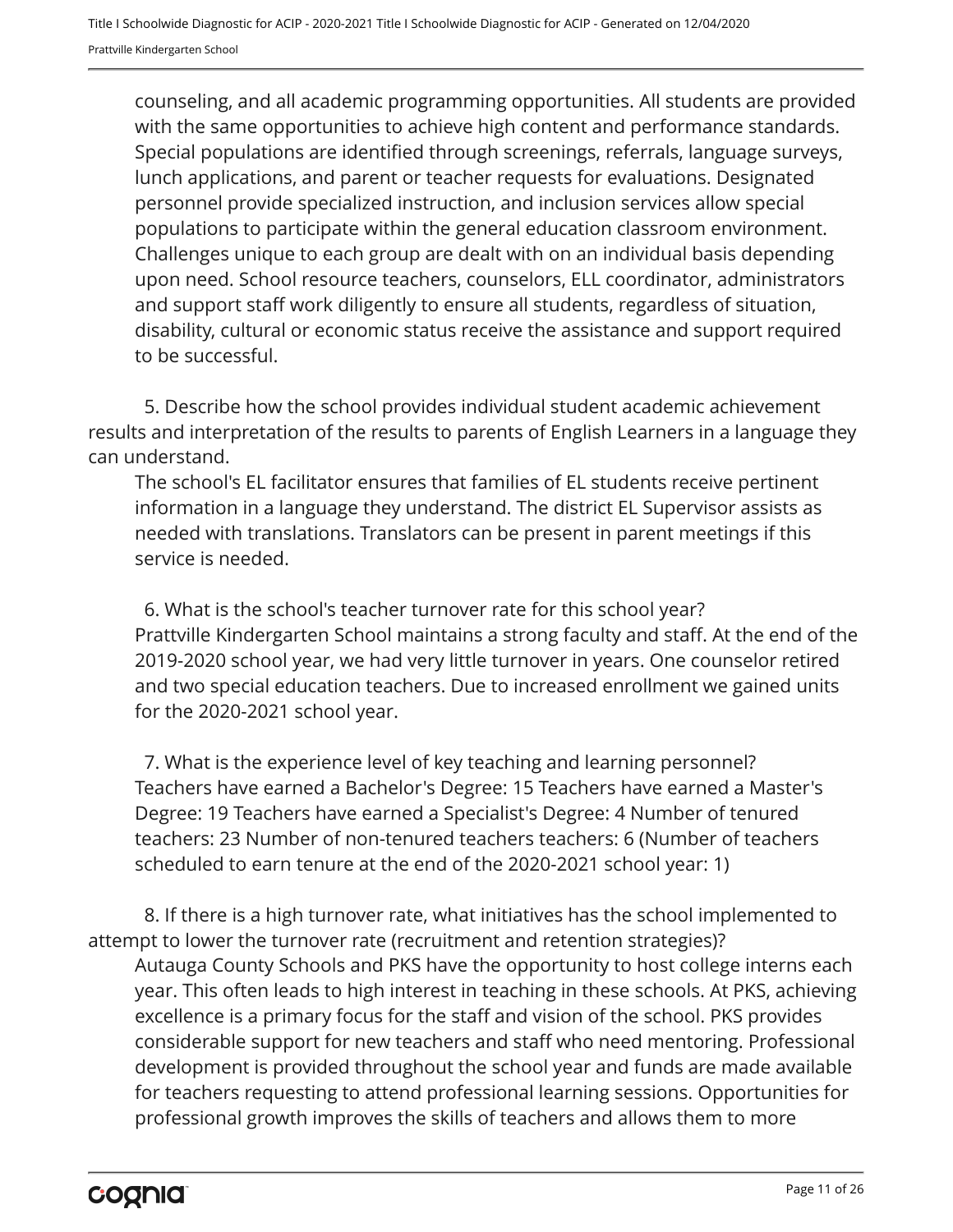effectively address the learning needs of all students in their classes. Novice teachers are paired with mentor teachers who guide them through their first year (or two) of teaching.

9. Describe how data is used from academic assessments to determine professional development.

In the Spring of 2020, teachers completed a Needs Assessment to include professional learning needs. Teachers identified four particular areas of need: Reading, Writing, Math, and School Culture. Specific issues listed in the reading area included reading fluency, math fluency, multi-sensory strategies and hands on activities to reinforce skills. Specific topics such as Zaner Bloser online component, 6+1 Traits in Writing, hands-on reading fluency and math fluency strategies, technology and team-building were listed. Teachers also identified the need for technology to reinforce skills and for upcoming assessments as a need. Teachers will participate in activities at school covering topics from the Needs Assessment during in-service and data meetings during the 2020-2021 school year.

10. Identify the professional development opportunities for teachers, principals, paraprofessionals, and other school personnel to improve instruction.

Numerous professional development opportunities will be available to stakeholders throughout the school year. Prattville Kindergarten School's Professional Development Plan 2020-2021 was created to address the Needs Assessment (Academic and Professional) and assessment results from Winter 2019. There will be ongoing professional development during faculty meetings, grade-level meetings, and data meetings. Professional development will also include a focus on reading fluency, math fluency, writing, utilizing technology to reinforce skills, STEM/ STEAM and team-building and team-building.

11. Identify the teacher mentoring activities included in the schoolwide plan. For example, new or inexperienced teachers are given support from an assigned master teacher.

Novice teachers are paired with mentor teachers who guide them through their first year of teaching. Staff who change schools/grade levels are also paired with peers to provide needed support. Administrators observe and meet with new teachers often to provide feedback regarding instruction and classroom management. Professional development opportunities such as peer observations are scheduled as needed throughout the year.The principal meets with the mentors to ensure that novice teachers receive critical support from the district level.

12. Describe how all professional development is "sustained and ongoing."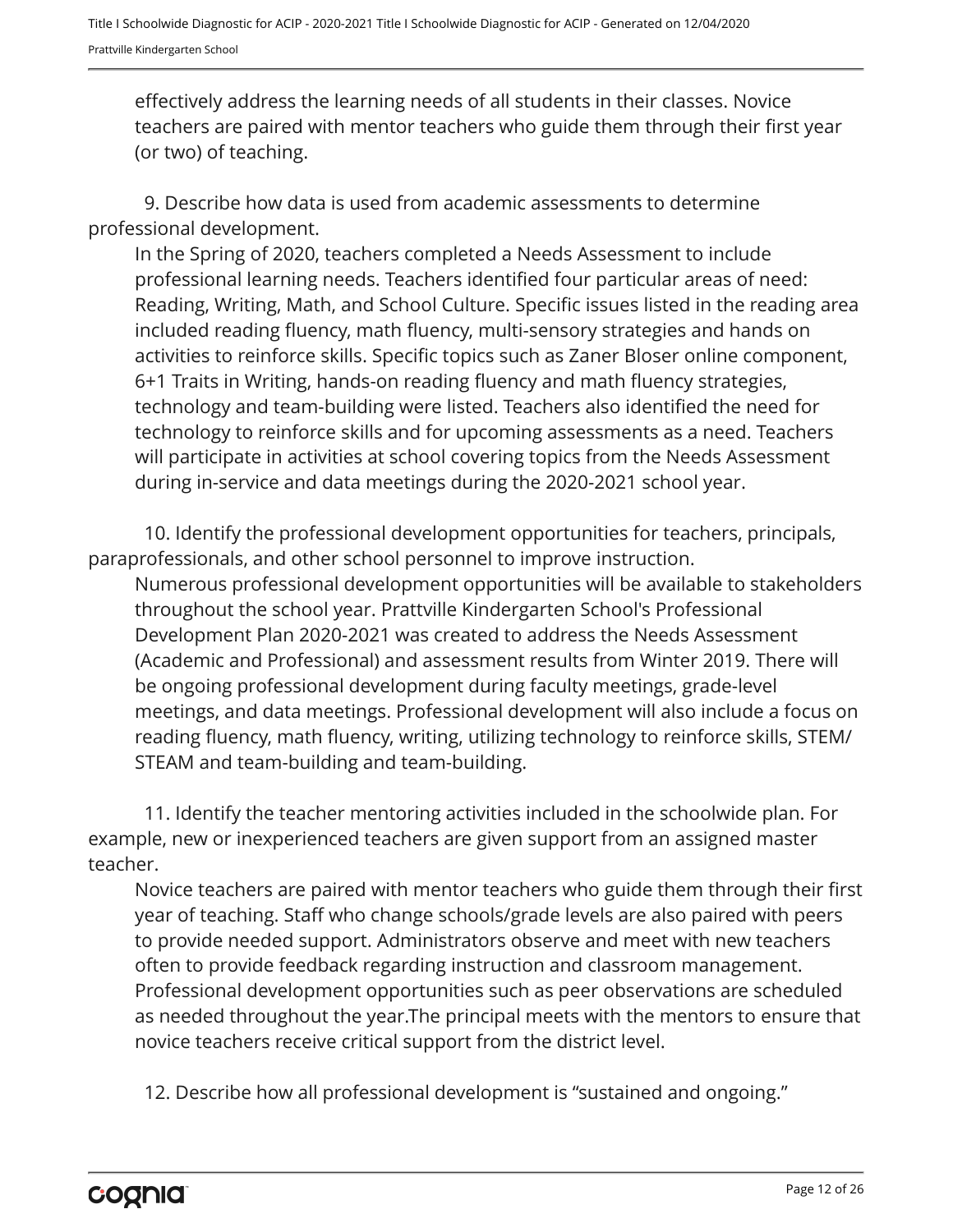Professional development is critical for teacher improvement and increased student achievement. A Professional Development Plan/Schedule has been created to ensure that professional growth occurs through ongoing and sustained activities. Professional learning will take place as a result of the opportunities outlined in the plan. Most of the professional development activities scheduled have been identified through stakeholder input and support school goals. Other ongoing professional development will occur as teachers execute their Professional Learning Plan (PLP) under Teaching Effectiveness. A large number of teachers have tied their individual PLP to the school-wide goals in the Needs Assessment. Professional learning is scheduled to occur during each month of the academic year. As a result, professional development will be timely and relevant to academic, professional and cultural needs.

13. Identify the strategies in the schoolwide plan that support and assist students in transitioning from one grade level to the next. For example, preschool preparation for Kindergarten and/or eighth grade transition to high school and/or high school to college/ work force.

Transition activities included Kindergarten "Safari Tours" for upcoming kindergarteners each spring. (These were scheduled but canceled due to COVID.) The future students get to complete a scavenger hunt to learn more about our school. In August, Parent Orientation is provided the week before school begins. Additionally in the Spring, the Kindergarten students will take a trip to Prattville Primary School or Daniel Pratt School to see the school they will be attending for first grade. (This is tentative based on COVID status.) They are given a tour and personnel do a great job of getting students excited about the upcoming school year in a different facility. In addition to these activities, PPS and DPES provide parent meet and greets in May for our upcoming students. This all helps to alleviate stress and generate excitement about the upcoming school year.

14. Special Populations as listed in the Carl D. Perkins Career and Technical Education Act of 2006 - Describe procedures used to address challenges for each group of individuals with disabilities, individuals from economically disadvantaged families (including foster children), individuals preparing for non-traditional fields, single parents (including single pregnant women), displaced homemakers, and individuals with limited English proficiency.

#### **(N/A for Elementary Schools)**

N/A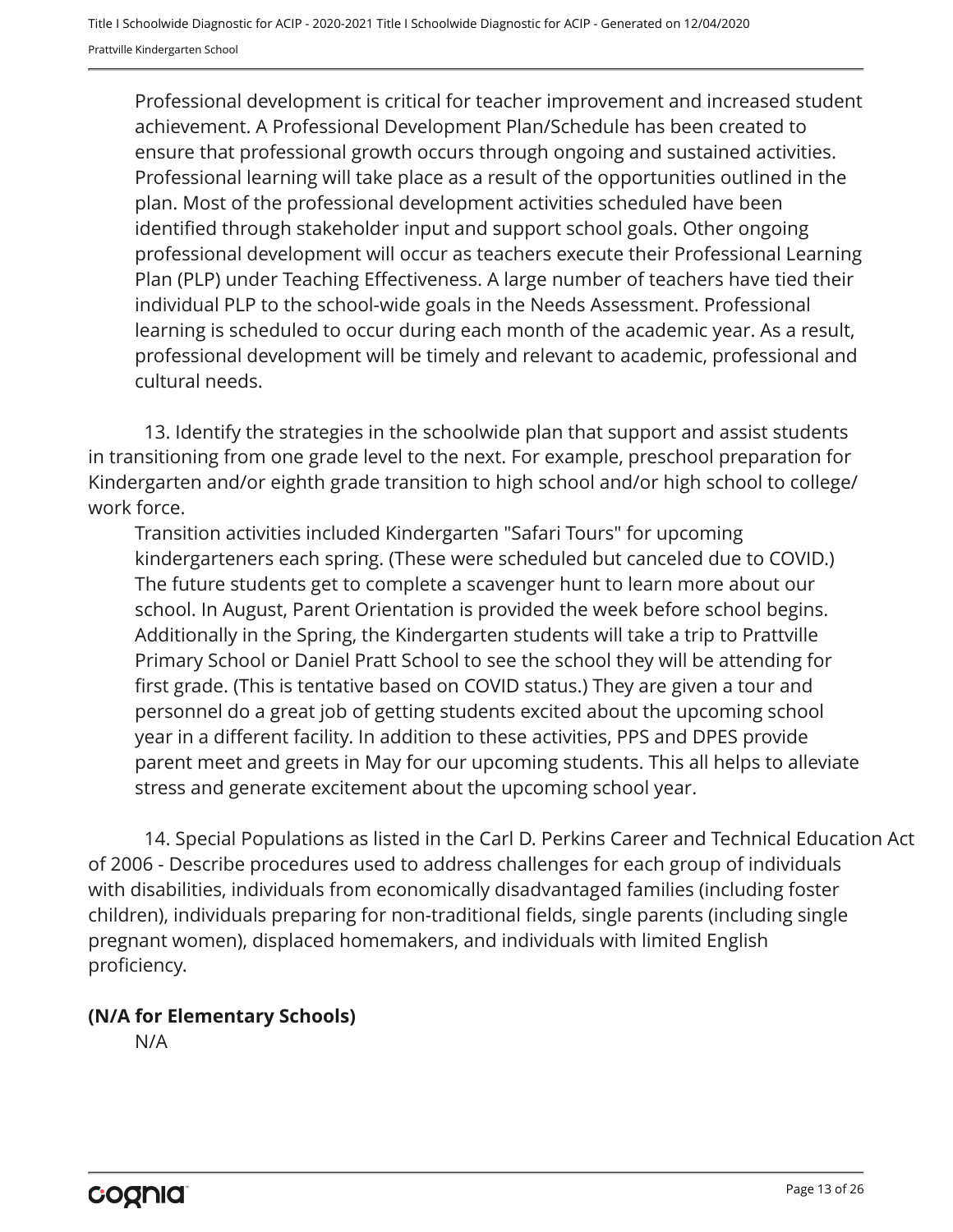1. How does the school evaluate the results achieved by the schoolwide program using data from the State's annual assessments and other indicators of academic achievement?

Prattville Kindergarten School engages in a systematic, inclusive, and comprehensive process to review, revise, and evaluate the school-wide program. In August/September, important Title I information is distributed at the PKS Orientation and Annual Meeting. The Parent School compact is discussed and all parties sign it, committing themselves to be active partners in their student's education. Multiple meetings are scheduled to ensure that all stakeholders are informed of programs and their purposes. The Title I Advisory/aCIP Committee meets to review the Needs Assessment, survey results and aCIP evaluation from the previous year and creates and/or revises goals for the new aCIP. In September, the Annual Meeting of Title I Parents is conducted. This meeting provides parents with valuable information about what being a Title I school means and their rights to be involved through decision-making. The Parental Involvement Plan is distributed and discussed. Other pertinent information regarding Title I resources is shared. Assessment data is shared in multiple venues in order to keep stakeholders informed about the effectiveness of the school-wide programs. Longitudinal information regarding student success is shared. Parents are continually asked to give input regarding school processes. This input is used to make PKS a stronger school. An end-of-the year Title I Program Evaluation will be completed by faculty in May. This evaluation will focus on scientifically-based research strategies used by the teachers, participation in professional development, parental involvement, transition strategies, involvement in decision making, and effective timely assistance to students. Results from state assessments and other academic indicators of success (local and district assessments) will be analyzed and results shared with all stakeholders via the school newsletter, reports, conferences, parent training days, and open house nights. These results will be used to evaluate program effectiveness and determine where change is needed. Instructional practices will be reviewed and altered to maintain quality education in the classroom. Attendance data and behavior data will also examined because they so greatly influence academic achievement. This information is used to make program revisions and identify ways to overcome obstacles that inhibit success.

2. How does the school determine whether the schoolwide program has been effective in increasing the achievement of students who are furthest from achieving the standards?

Analysis of assessment data allows faculty and staff to identify students who have not met proficiency levels. Teachers utilize this information to plan timely intervention through tiered and differentiated instruction. Progress monitoring is done consistently so that instructional strategies can be changed if needed.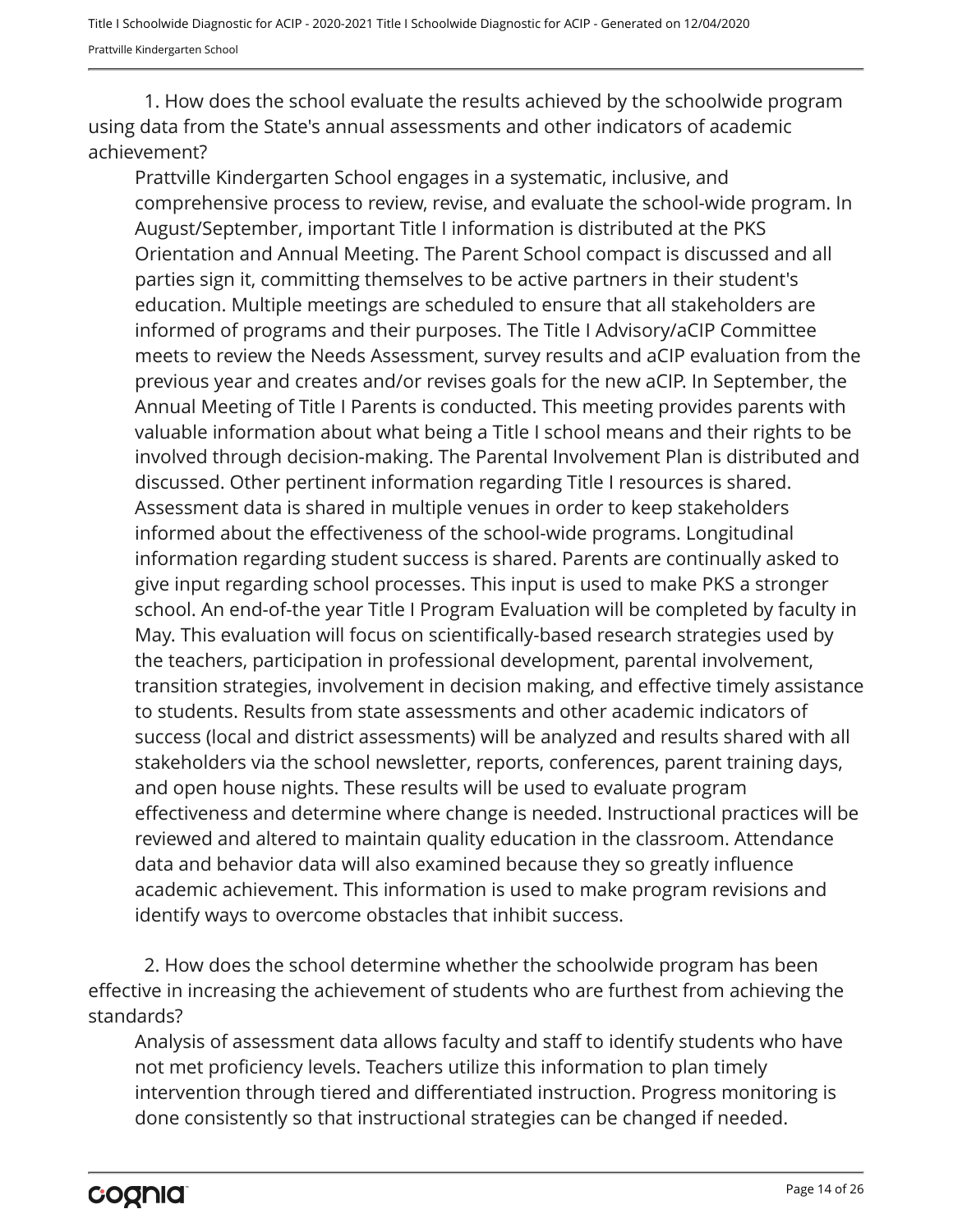Progress reports for students identified with special needs are examined each nine weeks to ensure effective progress is made related to identified goals. Multiple avenues of intervention are available to support student learning. Resource staff work inclusively or in pull-out sessions to aide students with individualized plans. Teachers refer general education students to the school's Problem Solving Team (PST) for additional help. RtI plans are written and implemented to provide these struggling students with specific intervention. Data is continuously gathered to determine gains or modify instruction.

3. What process is followed by the school to revise the plan as necessary, based on the evaluation, to ensure continuous improvement of students in the schoolwide program?

Prattville Kindergarten School engages in a systematic, inclusive, and comprehensive process to review, revise, and evaluate the school-wide program. Twice during the school year (December and May), teachers will be asked to evaluate Continuous Improvement Plan (aCIP) goals/strategies. They will also be required to list specific steps that their grade level has taken to help students achieve the aCIP academic achievement goals. In the spring, students, parents and other stakeholders are also asked to evaluate the aCIP and its effectiveness. Results of these evaluation and additional input gleaned from surveys will allow administrators and faculty to determine program effectiveness. Modifications to the aCIP, as well as, instructional strategies are made to ensure continuous improvement of students.

NOTE: Not all schools receive all of the funding sources mentioned.

1. List the State, Federal and local programs that are consolidated/coordinated in the schoolwide program and describe how all programs and resources are coordinated and integrated toward the achievement of the schoolwide goals.

All programs and services implemented at Prattville Kindergarten School are coordinated and integrated for the purpose of achieving school-wide goals. Federal, state and local funds are used to provide professional development, purchase instructional supplies, equipment and parent resources. Coordination of monies and resources are used to implement needed programs. Funds used for professional development allow teachers to receive training to improve instruction. As a result, teachers deliver quality instruction to equip students in mastering rigorous state standards. Federal and local funds are designated for materials and equipment and provide equitable learning opportunities for impoverished students. Federal funds are used to provide parent training and materials for school and home to share responsibility for improved student academic achievement.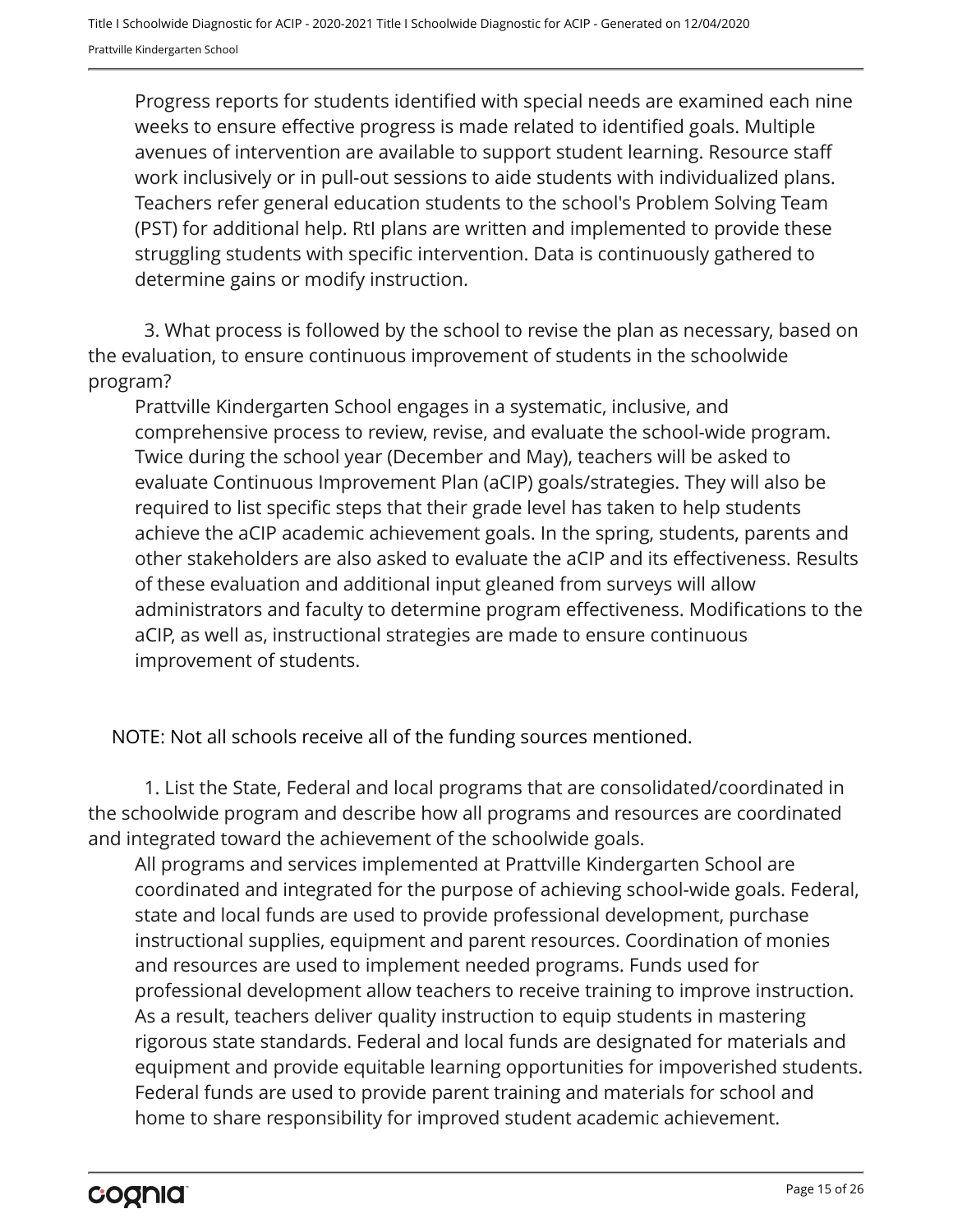2. How does the school coordinate and integrate the following Federal, State and local services in a manner applicable to the grade level to support achievement of the schoolwide goals: violence prevention programs, nutrition programs, housing programs, Head Start, adult education, career and technical education programs, and schools implementing comprehensive support and improvement activities or targeted support and improvement activities under section 1111(d).

There are many programs and resources that are implemented at Prattville Kindergarten School to ensure the achievement of school-wide goals. Coordination of monies and resources: Title I, Title II and Title III at the district and local levels will be used to implement needed programs. All funding sources are and will be used to upgrade/enhance the regular education program at PKS. Budgeting focuses on enhancing instructional goals, school operations and other strategies designated in the aCIP. Centralized monies are pooled at the Central Office to provide system services and programs. More than 45% of the student population at Prattville Kindergarten School receives federal lunch assistance. PKS is designated as schoolwide Title I status and will use the money received through this federal funding to improve the academic opportunities of all students.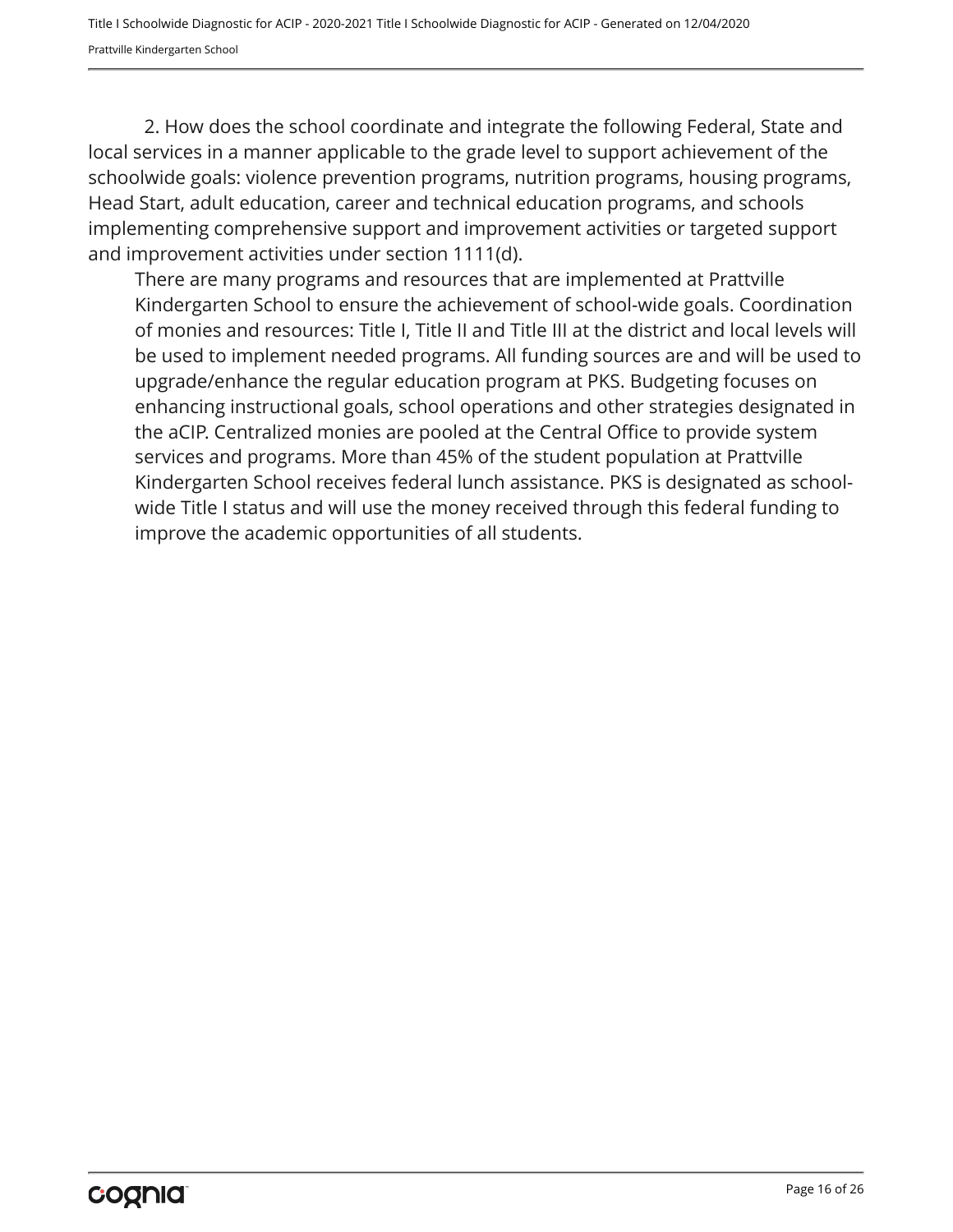## <span id="page-16-0"></span>**ACIP Assurances**

#### **Instructions:**

By responding to the questions attaching evidence where required, the institution has verified whether it meets or does not meet each of the required ACIP Assurances.

1. The school's ACIP is developed with the involvement of parents and other members of the community to be served and individuals who will carry out such plan, including teachers, principals, other school leaders, paraprofessionals present in the school, administrators (including administrators of programs described in other parts of this title), the local educational agency, to the extent feasible, tribes and tribal organizations present in the community, and, if appropriate, specialized instructional support personnel, technical assistance providers, school staff, if the plan relates to a secondary school, students, and other individuals determined by the school. (Sec. 1114, (b) (2))

Upload the signature page of your ACIP committee members. Upload any additional attachments if needed regarding your ACIP.

 **YES** NO N/A

2. The institution has a Parent and Family Engagement policy and plan as required in ESSA Section 1116, and ensures that all requirements in Section 1116 and 1112(e)(1)(A) (i)-(ii), Parents' Right-to-Know, are implemented systematically.

 **YES**

NO

N/A

3. The institution has a School-Parent Compact. If a Title I school, the School-Parent Compact contains the required components (ESSA Section 1116 (d) and was jointly developed with parents of participating students.

 **YES** NO

N/A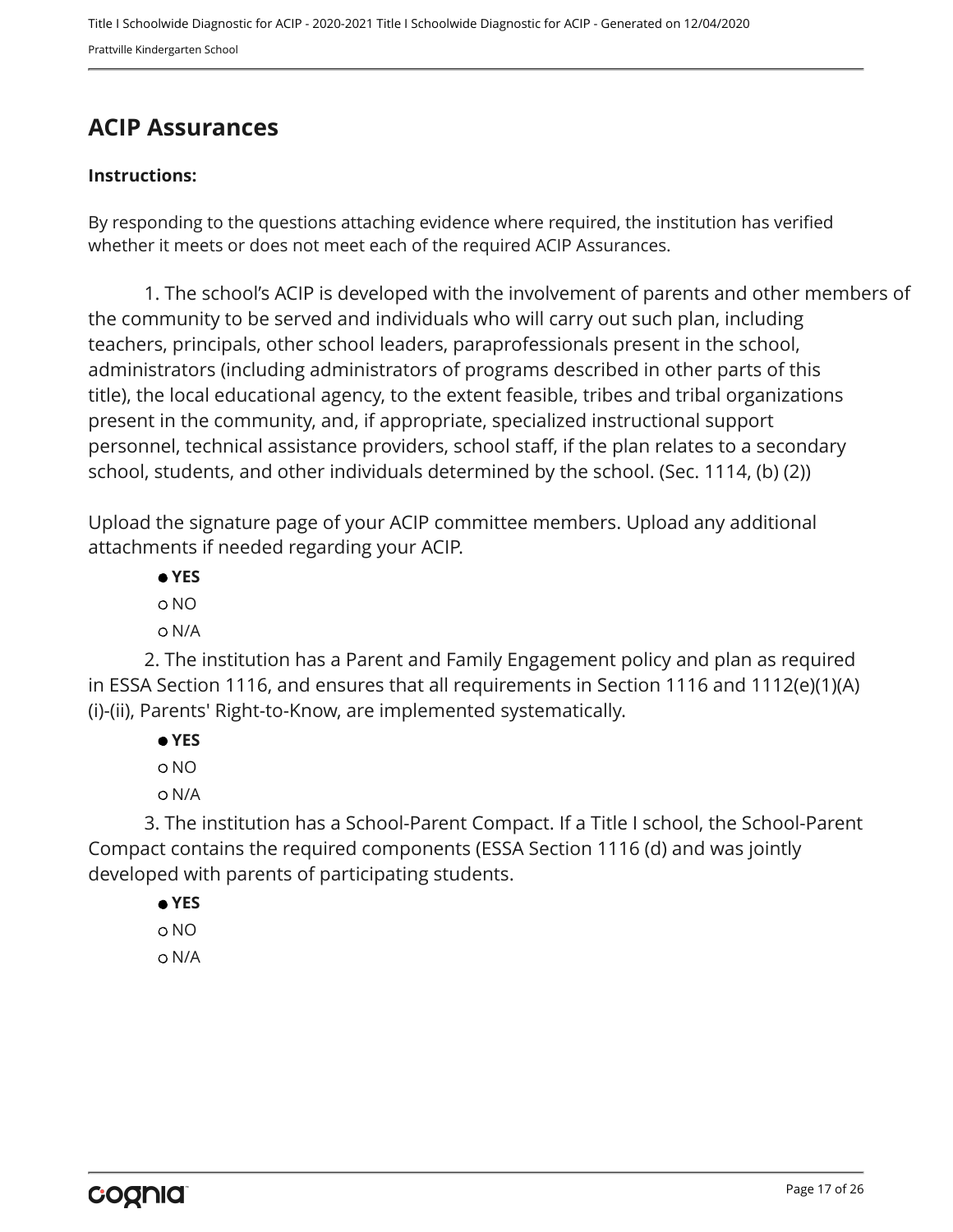### <span id="page-17-0"></span>**Parent and Family Engagement**

1. Describe how the school will convene an annual meeting to inform parents of the school's participation in Title I and explain Title I requirements, including the 1% setaside, and the right of parents involved. (Sec.  $1116(c)(1)$ )

Prattville Kindergarten School will conduct a Title I meeting in October to explain Title I to parents. Topics to be discussed will include: What it means to be a Title I school, 1% set-aside, CIP, PKS Parent & Family Engagement Plan, LEA Parent & Family Engagement Plan and Title Plan, School-Parent Compact, highly effective teacher status, how to request the qualifications of teachers, and how to be involved in the Title I program at PKS. Parental input is encouraged on how the 1% set-aside is to be spent and the end of the year evaluation to determine program effectiveness. Due to COVID, this meeting will take place on a ZOOM meeting. Notes and School Messenger will be utilized to encourage parent participation.

2a. Describe how there will be a flexible number and format of parent meetings offered, such as meetings in the morning or evening, and may provide, with funds provided under this part, transportation, child care, or home visits, as such services relate to parental involvement.

The Annual Title 1 Parents Meeting will be offered in September/October. A ZOOM meeting will be posted to the school's website for two weeks to give parents plenty of opportunity to participate and view the information. Other virtual meetings for parents are held in multiple sessions through the year . Child care will not be needed this year due to COVID. A Parent Orientation ZOOM Meeting will be held for parents to learn more about Kindergarten expectations and Prattville Kindergarten. In addition, the PowerPoint from the meeting will be posted to the school website to ensure parents can access information. Parents also participate in programs specifically planned to assist them in being a n active part in their children's education. . Parents are informed of how money is spent to provide them with resources to better assist their children at home. Items purchased with the 1% setaside are used to provide parent training and materials to be used at home. Additional materials will be housed in the PKS Teacher Resource Room. Parents may request additional materials to help their students at home by contacting their child's teacher. Available materials will be sent home accordingly.

2b. Describe how parents will be involved in the planning, review and improvement of the Title I Program (Note: State the school's process for how all Title I parents have the opportunity for involvement in decision-making).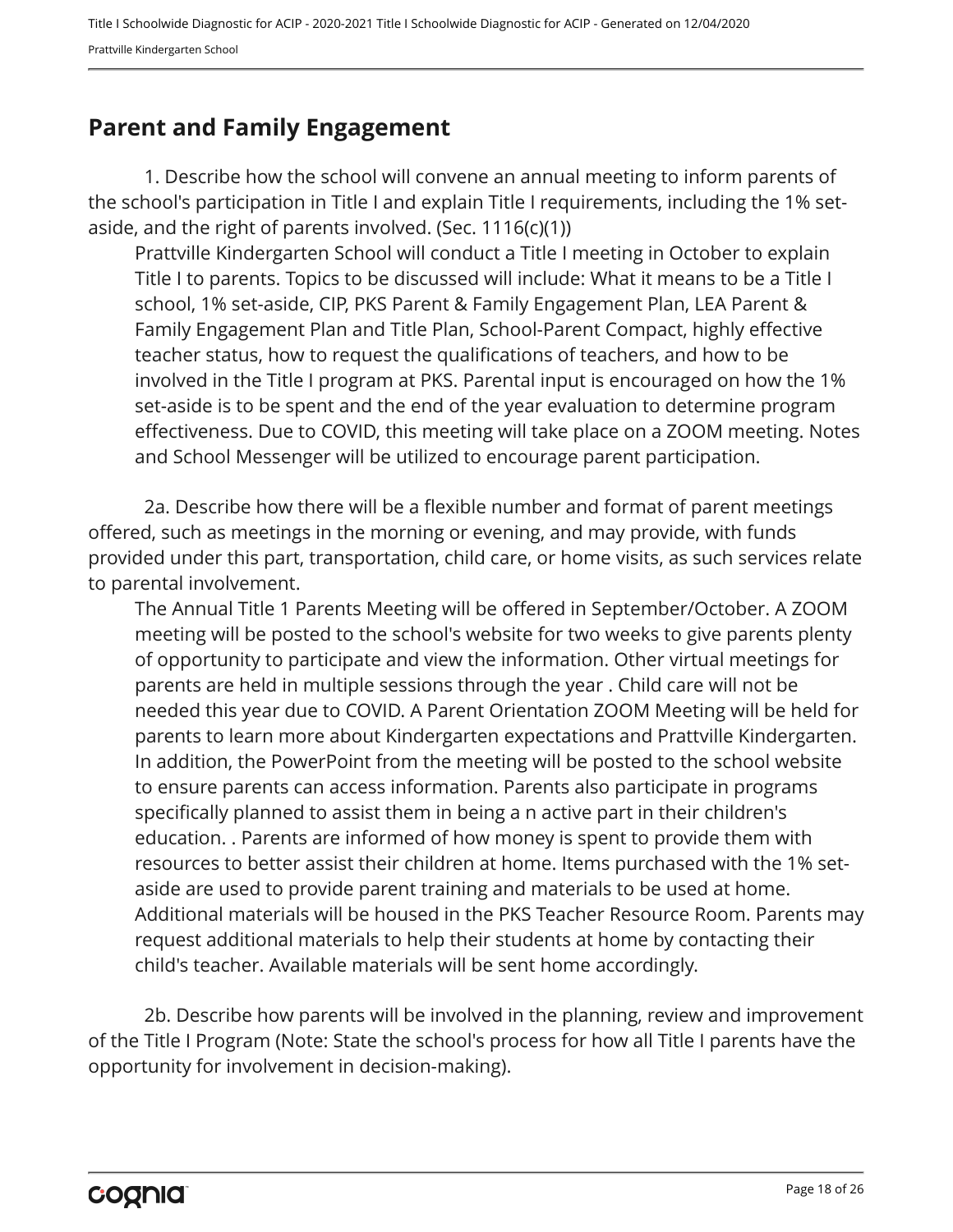Surveys will be sent home to help evaluate the program. Parents will also serve on the Title I Advisory Committee and represent the parent body by giving input, making decisions on how to spend designated funds and in program evaluation.

2c. Describe how funds allocated for parent involvement are being used in the school. (Sec. 1116(c)(2)(3)).

School-wide family meetings will be held in the fall, winter and spring. Parents are informed of how money is spent to provide them with resources to better assist their children at home. Items purchased with the 1% set-aside are used to provide parent training and materials to be used at home. Additional materials will be housed in the PKS Teacher Resource Room. Parents may request additional materials be sent home by contacting their child's teacher. Available materials will be sent home accordingly.

3. Describe how the school provides parents of participating children timely information in a uniform format and, to the extent practicable in a language they can understand, about programs under Title I, a description and explanation of the curriculum in use, forms of academic assessments, and achievement expectations used, and, if requested by parents, opportunities for regular meetings to formulate suggestions and participate as appropriate in decisions related to the education of their children. (Sec. 1116(c)(4)(A)(B)(C))

Parents are notified about curriculum, programs, and assessments throughout the school year. At the beginning of the school year, parents are invited to a ZOOM meeting to learn about the Title I program, assessment data, the CIP and the target goals that will be a focus throughout the year. Parents are kept informed of curriculum, assessments and other pertinent information via the monthly school newsletters, teacher correspondence, weekly call outs by principal, and websites. In carrying out the Title I, Part A, parental involvement requirements, to the extent practicable, the school will provide full opportunities for the participation of parents with limited English proficiency, parents with disabilities, and parents of migratory children, including providing information and school reports required under Section 1111 of the ESEA in an understandable and uniform format and, including alternative formats upon request, and, to the extent possible, in a language parents understand. The district EL Supervisor assists PKS in translating documents for any parent who is unable to read English.

4. Describe how parents, the school staff, and students share responsibility for improved student academic achievement for participating students (How the School-Parent Compact is jointly developed with Title I parents; how it is used, reviewed, and updated). (Sec. 1116(d))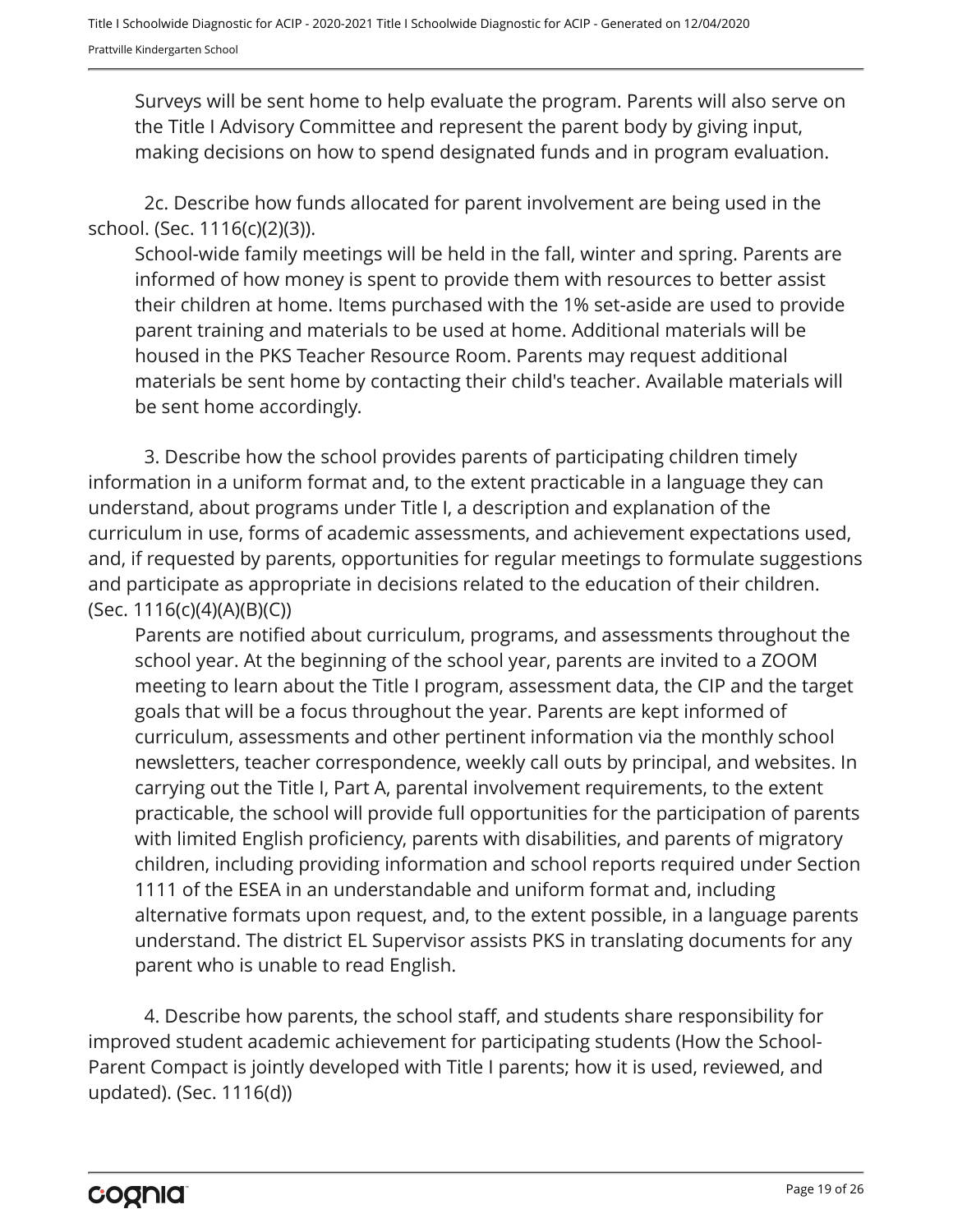The School-Parent Compact is reviewed and /or revised as needed. All stakeholders share the responsibility of student achievement at PKS. Input from stakeholders (needs assessments, program evaluation, committee representation, etc.) is used to guide decision-making and the development of various plans. Parents are asked to partner with faculty and staff to participate in the educational process by preparing materials, serving on committees, and supporting various endeavors and programs. The School-Parent Compact is a part of an ongoing partnership with parents, school personnel, and students. It is discussed and signed by teachers, parents, and students at the opening of school and kept on file by teachers as a reminder of the commitment of all stakeholders. The School-Parent Compact designates the requirements of all stakeholders so that there is a shared responsibility for improved student academic achievement.

5. Describe procedures to allow parents to submit comments of dissatisfaction with the Continuous Improvement Plan. (Sec. 1116(c)(5))

Parent input is gathered during the development of the PKS Continuous Improvement Plan (CIP). Once the plan has been developed and approved, parents are encouraged to review the CIP available in the media center and the school office. Notification about the plan and its review is distributed through school newsletters and parent meetings. Parents are informed that if they have questions or concerns or if they are dissatisfied with the plan, they may contact the principal or any member of the planning committee to express their concerns. Parents may also contact the Federal Programs Administrator at the Central Office with their questions or concerns.

6a. Describe how the school will build capacity for parental involvement including how parents will be encouraged to become equal partners in the education of their children. (See ESSA Sec. 1116, requirements for building capacity and parental and family engagement).

To ensure effective involvement of parents and to support a partnership among the school, parents, and the community to improve student academic achievement, our school:

Shall provide materials and training to help parents to work with their children to improve their children's achievement, such as literacy training and using technology, as appropriate, to foster parental involvement.

Resources will be provided to parents. Resources will be provided to parents who are in need of additional assistance at home as available. The school counselor/ school staff will hold volunteer training sessions to equip parents to serve students and teachers during the academic day and beyond. Parents are continuously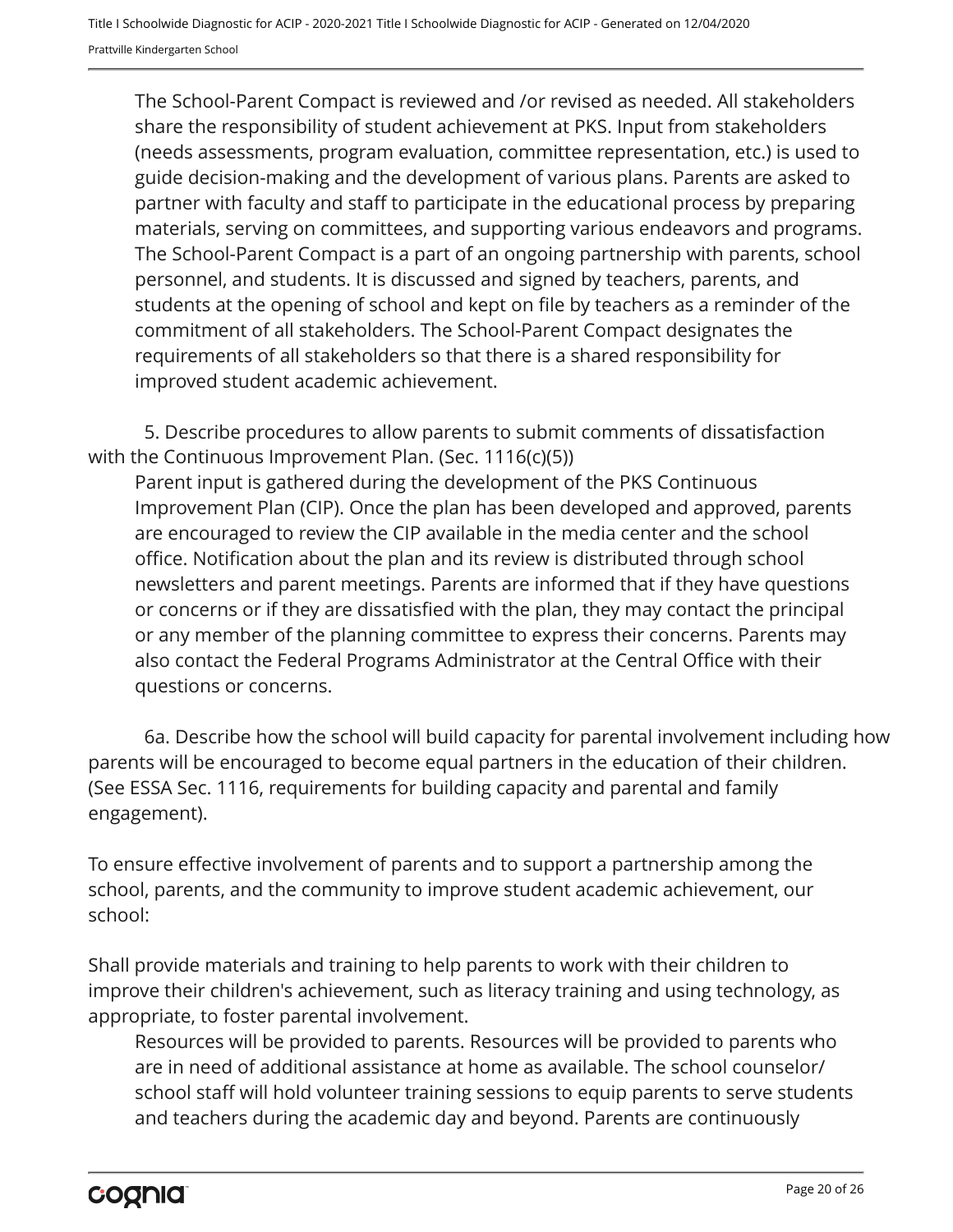informed about student progress through weekly folders, mid-term progress reports and end of grading period reports. They are encouraged to use these items to communicate with teachers regarding student progress and to participate with teachers to improve achievement. Home reports of spring assessments are disseminated at the beginning of the school year and teachers schedule conferences with parents to discuss student progress. Parents receive information regarding assessments, curriculum and programs at APT meetings and through monthly school newsletters. During parent meetings throughout the year, parents are provided information regarding assessment results, the LEA Elementary Programs Guide (containing College and Career Ready Standards), Title I information, the CIP and how it relates to student achievement, state and local programs/initiatives, and ways in which they can be more directly involved with their child's education. A Title I Parent Meeting is held in September/October to inform parents and discuss the requirements of this federal program (the CIP, parental involvement, status of teachers, Parents? Right to Know and other items pertinent to Title I).

6b. Describe how the school will build capacity for parental involvement including how parents will be encouraged to become equal partners in the education of their children. (See ESSA Sec. 1116, requirements for building capacity and parental and family engagement).

To ensure effective involvement of parents and to support a partnership among the school, parents, and the community to improve student academic achievement, our school:

Shall educate teachers, office personnel, and other school staff, with the assistance of parents, in the value and utility of contributions of parents, and in how to reach out to, communicate with, and work with parents as equal partners, implement and coordinate parent programs, and build ties between parents and the school.

The role of parents in the educational process is continuously addressed with school personnel. PKS strives to partner with parents in every area of their children's education. Emphasis on the need for close school-home communication is included in faculty meetings, learning community meetings, in-services, etc. Teachers maintain a Parent Contact Log to document school-home connections. Parent and family engagement is a continuous area of focus at PKS.

6c. Describe how the school will build capacity for parental involvement including how parents will be encouraged to become equal partners in the education of their children. (See ESSA Sec. 1116, requirements for building capacity and parental and family engagement).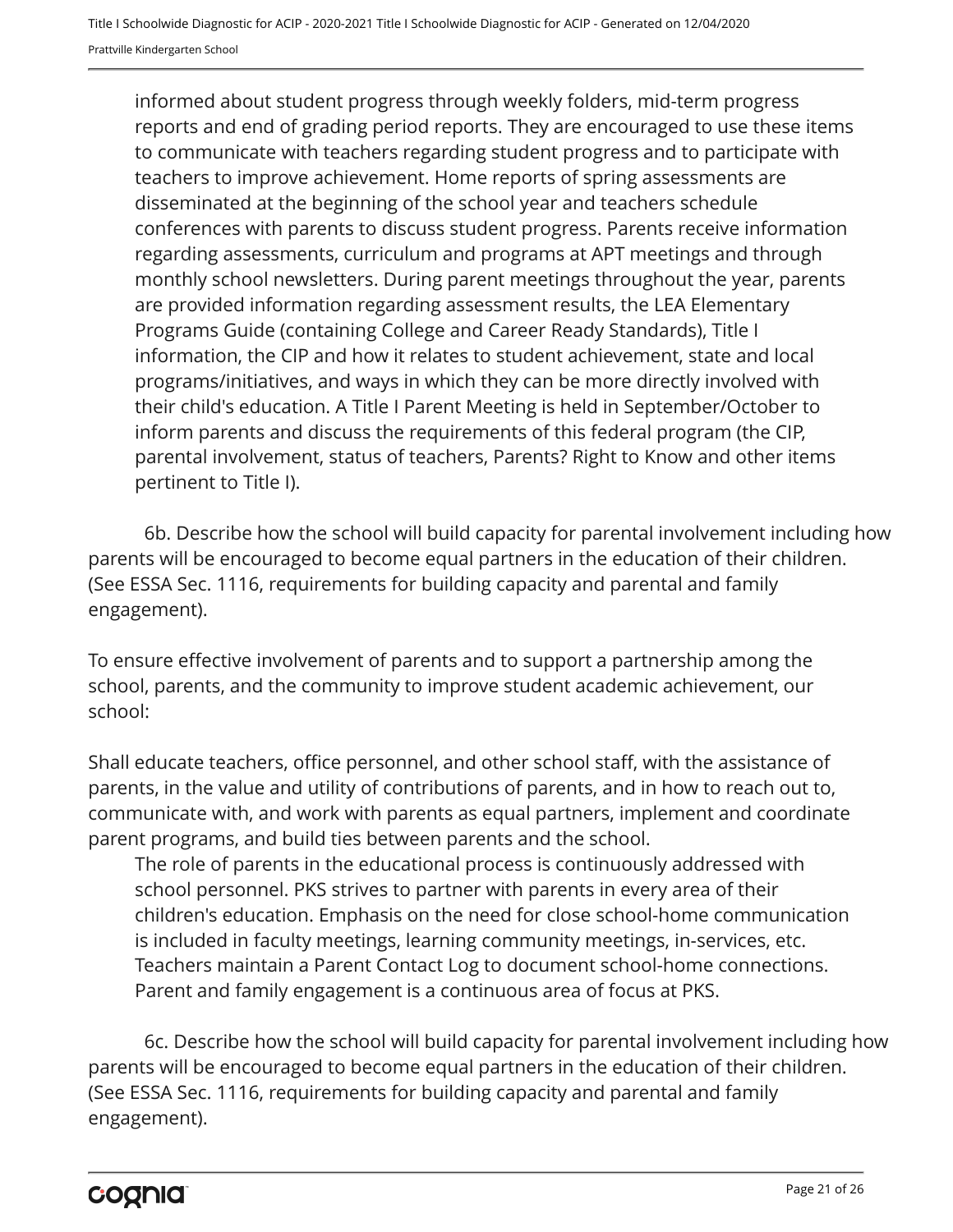To ensure effective involvement of parents and to support a partnership among the school, parents, and the community to improve student academic achievement, our school:

Shall to the extent feasible and appropriate, coordinate and integrate parent involvement programs and activities with other federal programs, and conduct other activities, such as parent resource centers, that encourage and support parents in more fully participating in the education of their children.

PKS coordinates multiple federal programs (such as Title I and Title III) with parental engagement to ensure that all parents are quipped to participate in their students? education. Our school?s EL facilitator and the district EL supervisor assist the families of our EL students in understanding and actively engaging in school programs, etc. to improve student achievement. Parent training/conferences are ongoing throughout the school year. The counselor will maintain resource areas containing pamphlets, books and research-based articles within their offices. These resources address parenting issues and provide information on how parents can assist their children's social and academic concerns.

6d. Describe how the school will build capacity for parental involvement including how parents will be encouraged to become equal partners in the education of their children. (See ESSA Sec. 1116, requirements for building capacity and parental and family engagement).

To ensure effective involvement of parents and to support a partnership among the school, parents, and the community to improve student academic achievement, our school:

Shall ensure that information related to school and parent programs, meetings, and other activities is sent to the parents of participating children in a format and, to the extent practicable, in a language the parents can understand.

Parents are notified about meetings, programs and various activities through monthly school newsletters, informational flyers, newsletters, the school marquee, the school website, and School Messenger. The school?s EL facilitator ensures that families of EL students received pertinent information in a language they understand.

6e. Describe how the school will build capacity for parental involvement including how parents will be encouraged to become equal partners in the education of their children. (See ESSA Sec. 1116, requirements for building capacity and parental and family engagement).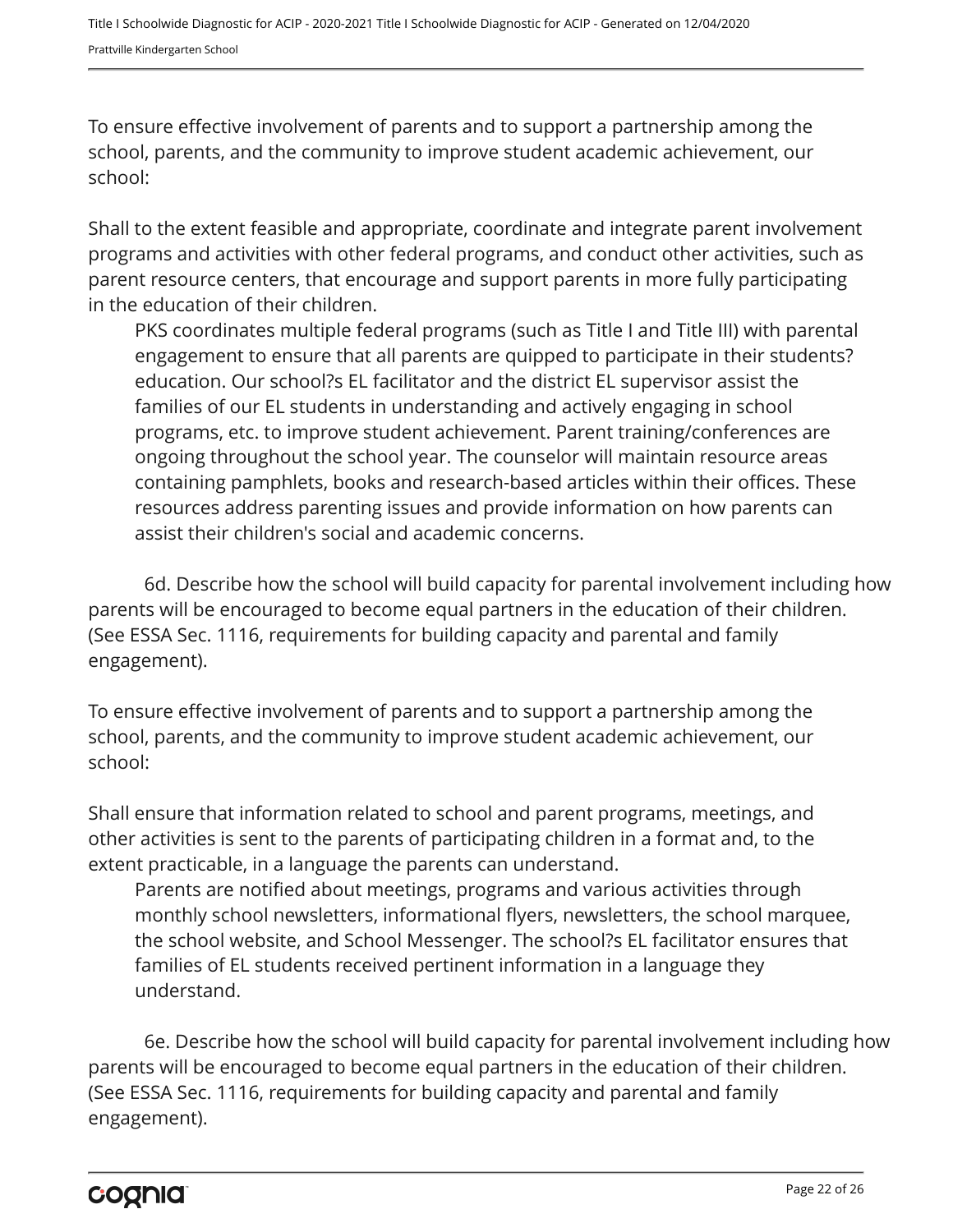To ensure effective involvement of parents and to support a partnership among the school, parents, and the community to improve student academic achievement, our school:

Shall provide such other reasonable support for parental involvement activities as parents may request.

PKS strives to involve parents in every aspect of school life. Faculty and staff members work with parents regarding their requests to be involved with their children's education. Parental input is valued and used to modify program offerings as well as procedures (if appropriate). Input is gathered through surveys, program evaluations, and informal suggestions.

7. Describe how the school will ensure the provision for participation of parents and family members (including parents and family members who have limited English proficiency, parents and family members with disabilities, and parents and family members of migratory children), including providing information and school reports required under section 1111 in a format and, to the extent practicable, in a language such parents understand. (See ESSA Sec. 1117(f))

All parents are encouraged to participate in the educational process including parents with limited English proficiency and parents with disabilities. The school's EL facilitator and the district EL supervisor assist in providing information (reports, notices, etc.) to parents in a language they understand. Handicap parking places are positioned close to the front entrance and sidewalks have sloped sections that allow for wheelchair accessibility. Restrooms are equipped with handicap stalls, allowing extra space for maneuvering. Currently there are no migrant students at PKS.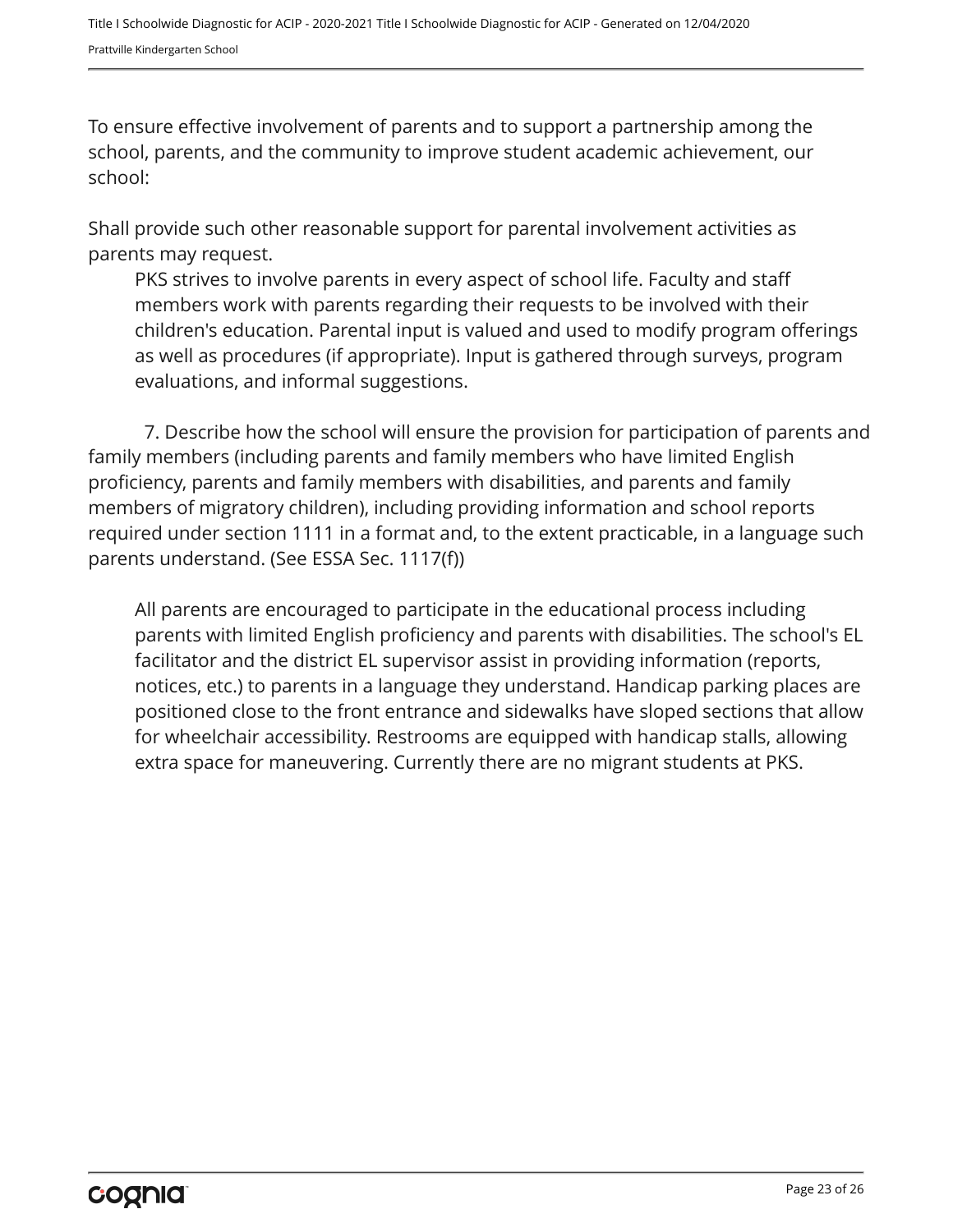## <span id="page-23-0"></span>**Coordination of Resources - Comprehensive Budget**

Step 1: Download and complete the [Coordination of Resources - Comprehensive Budget](https://www.alsde.edu/sec/fp/Pages/resources-all.aspx?navtext=Resources) [document.](https://www.alsde.edu/sec/fp/Pages/resources-all.aspx?navtext=Resources)

Step 2: Upload the completed Coordination of Resources - Comprehensive Budget document.

#### **I have completed and uploaded the Coordination of Resources - Comprehensive Budget.**

o I have not completed and uploaded the Coordination of Resources - Comprehensive Budget.

.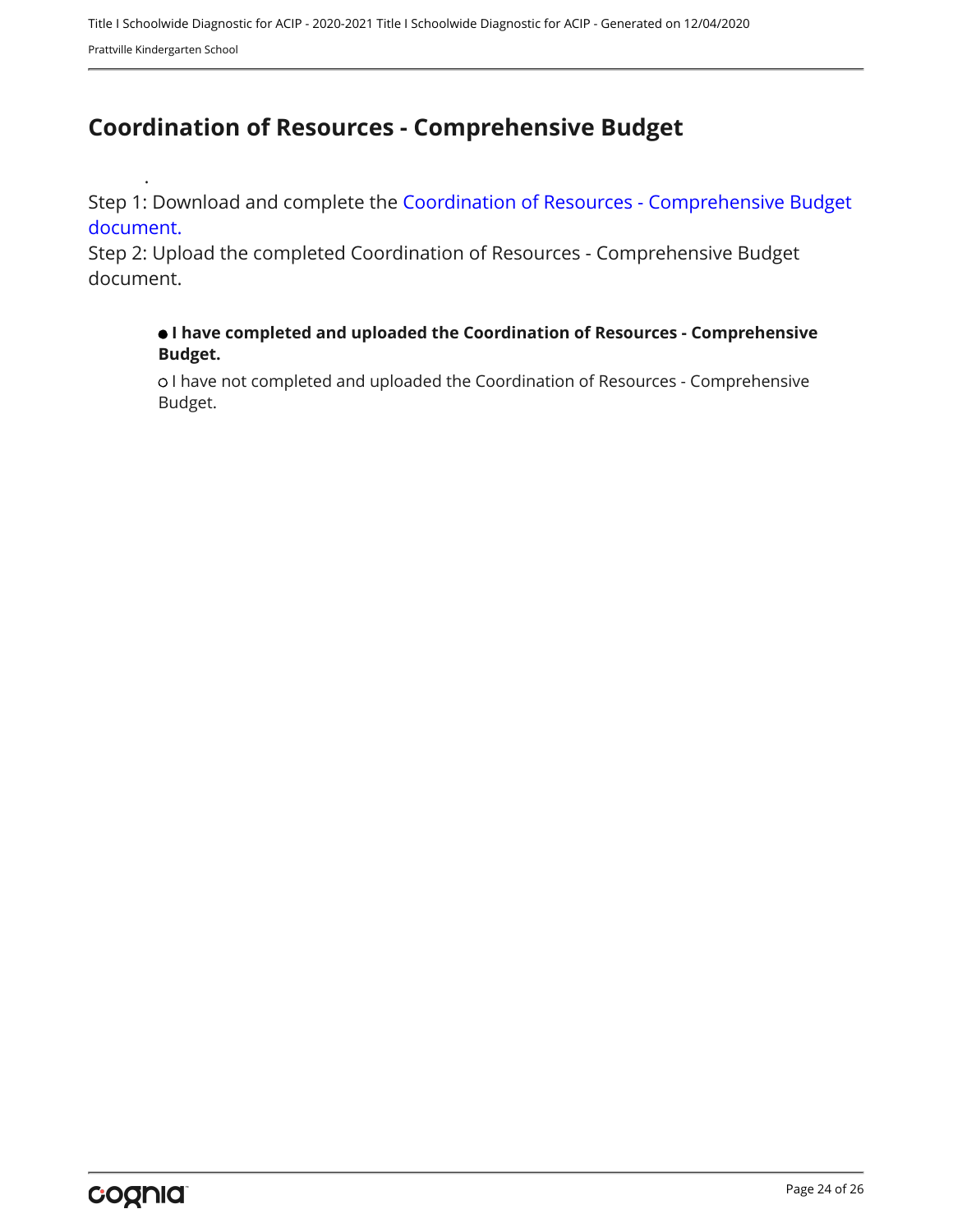## <span id="page-24-0"></span>**eProveTM strategies: Goals & Plans**

. The school has completed all components of its ACIP in  $e$ Prov $e^{TM}$  strategies.

 **Yes**

o No